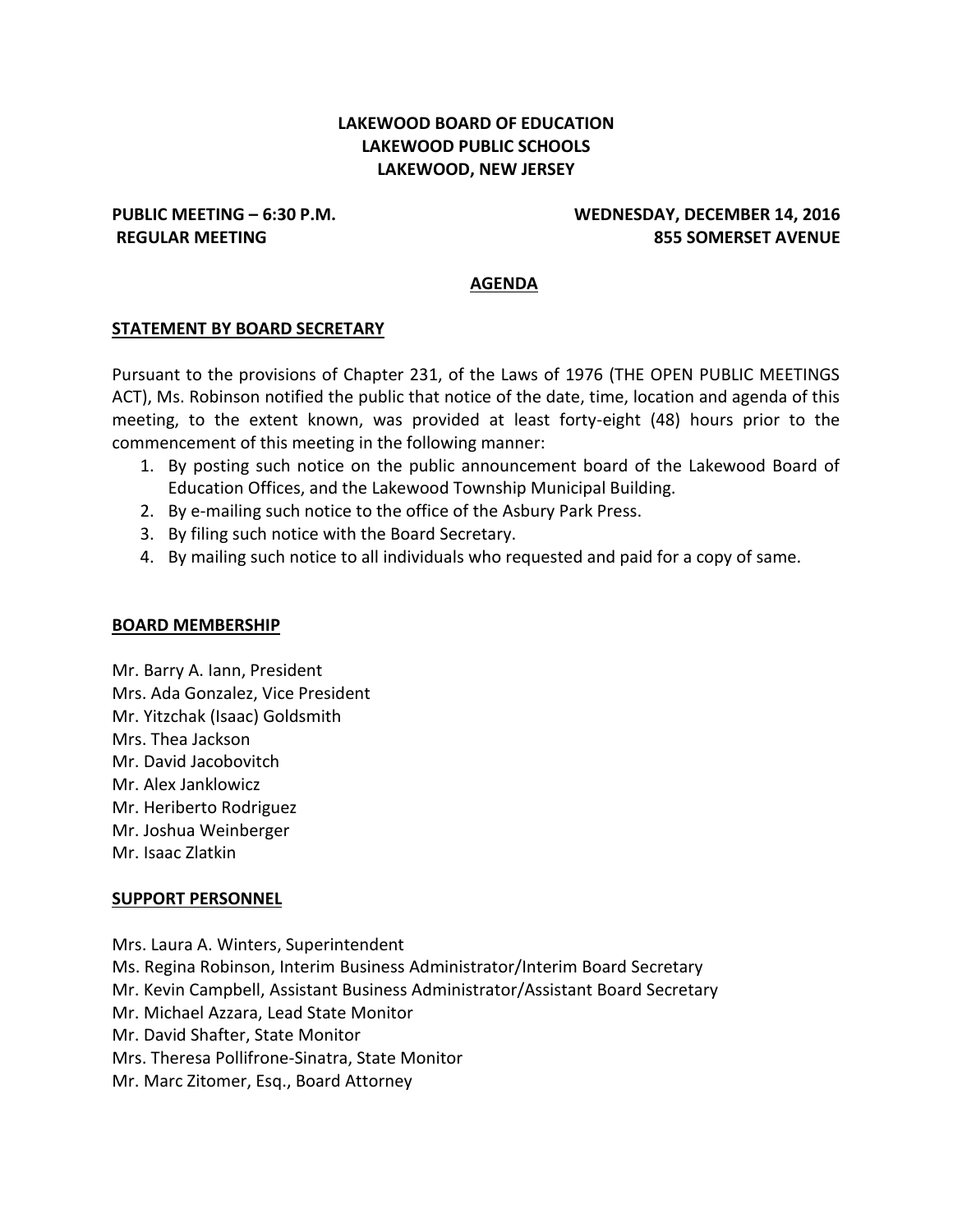### **AGENDA WEDNESDAY, DECEMBER 14, 2016**

### I. PLEDGE OF ALLEGIANCE – PRESIDENT, LAKEWOOD BOARD OF EDUCATION

#### II. ROLL CALL

#### III. EXECUTIVE SESSION - RESOLUTION

**Whereas**, Public Law 1975, Chapter 231, known as the Open Public Meetings Act, provides that a public body may not exclude the public from any meeting to discuss any matter described therein until the public body has first adopted a Resolution; and

**Whereas**, the Board of Education of the Township of Lakewood has determined that the following items must be discussed in closed session and that the public must be excluded from said deliberations; and

**Whereas**, the Board of Education of the Township of Lakewood has determined that the subject matter of the closed discussion falls within those matters described in subsection 7b of the Open Public meetings Act;

**Now, Therefore, Be It Resolved**, by the Board of Education of the Township of Lakewood, Count of Ocean, State of New Jersey, that

- A. The Board of Education, in closed session, may discuss one or more of the following subject matters:
	- 1. Confidential under Federal/State Law or rule of Court
	- 2. That which would impair a right to receive Government Funds
	- 3. Unwarranted invasion of Pupil's privacy
	- 4. Collective Bargaining Agreement
	- 5. Purchase, Lease or Acquisition of real property or investment
	- 6. Any tactics and techniques utilized in protecting the safety and property of the public
	- 7. Any pending or anticipated litigation or contract negotiation other than as stated in #4
	- 8. Involving the employment, appointment, termination of employment
	- 9. Any deliberations occurring after a public hearing

Which subject matters constitute a subject matter described in the sub-section 7b of the open Public Meetings Act.

**Be It Further Resolved** that, the Board of Education, of the Township of Lakewood, will disclose to the public the subject matter of said closed discussions, as soon as the matters have been resolved and the determination can be disclosed to the public.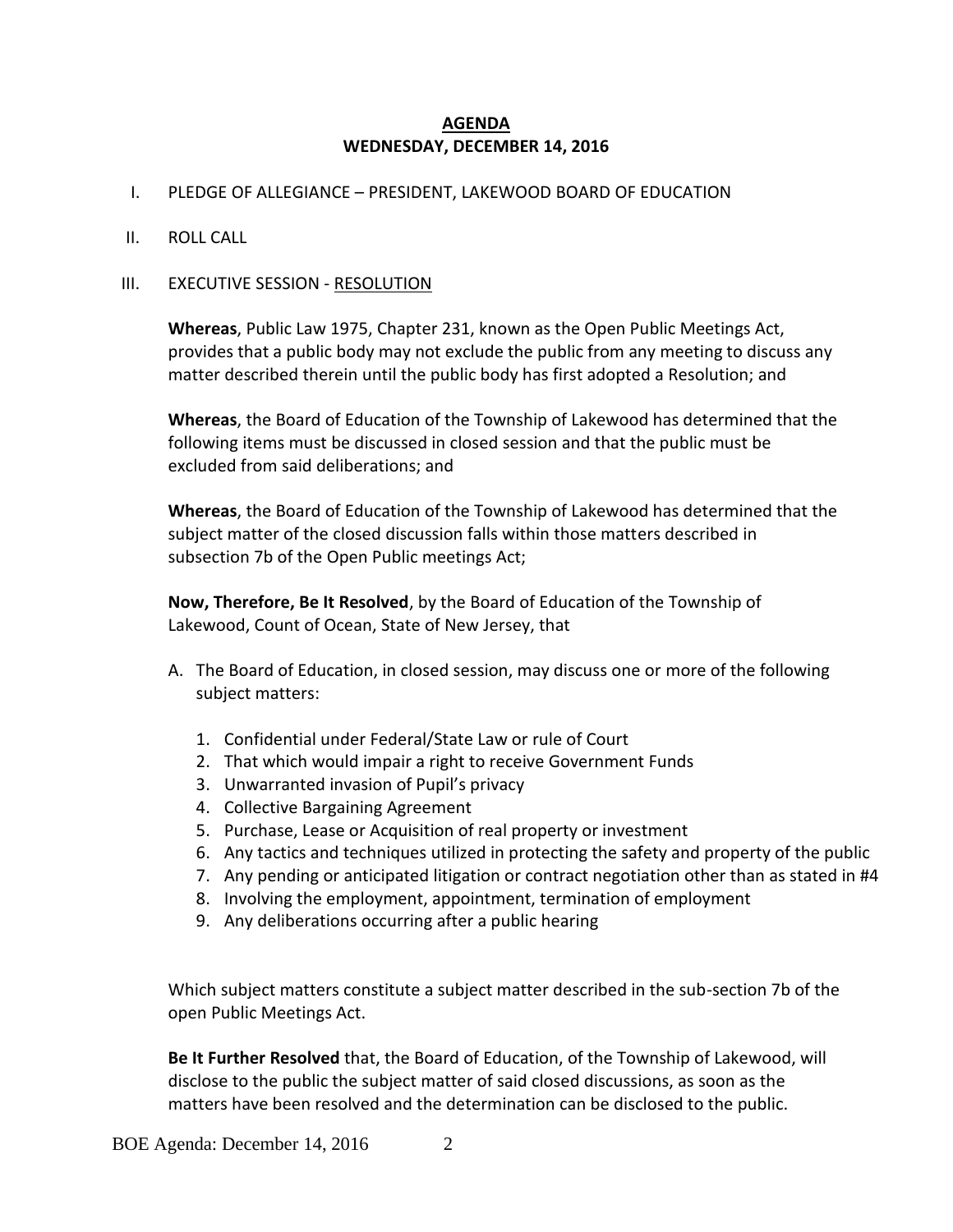- IV. ROLL CALL
- V. PRESENTATIONS 1. Superintendent's Recognition Award
	- 2. Football Team Awards
	- 3. Soccer Team Awards
- VI. MINUTES Public Meeting Minutes November 17, 2016
- VII. COMMITTEE REPORTS
- VIII. CORRESPONDENCE AND COMMUNICATIONS
- IX. RECOGNITION OF THE PUBLIC

### **STATEMENT BY BOARD PRESIDENT**

Pursuant to Board Policy 0164, Roberts' Rules of Order shall govern the Board of Education in its deliberations and in the conduct of its meetings. As such, all comments from the public and from other members of the Board should be directed to the Board President who is responsible for presiding over the meeting.

The President shall direct all inquiries or comments to the appropriate Administrator or Board member for response, as appropriate. The law requires a period of public comment at our meetings, not a question or answer session or debate. The board president at his discretion may or may not feel it is appropriate to answer questions raised during the public comment period. The board and administration do take all public comments seriously and consider them when conducting business.

The President may interrupt, warn, or terminate a participant's statement when the statement is too lengthy, abusive or obscene. In addition, Security Personnel may direct any individual to leave the meeting when that person does not observe reasonable decorum, whether the person is at the microphone or at any other place in the meeting room. New Jersey law makes it a crime for any person to intentionally disrupt a public meeting. Law enforcement will be contacted if a person disrupts the meeting and fails to desist after being directed to do so. Finally, we ask that you silence all electronic devices.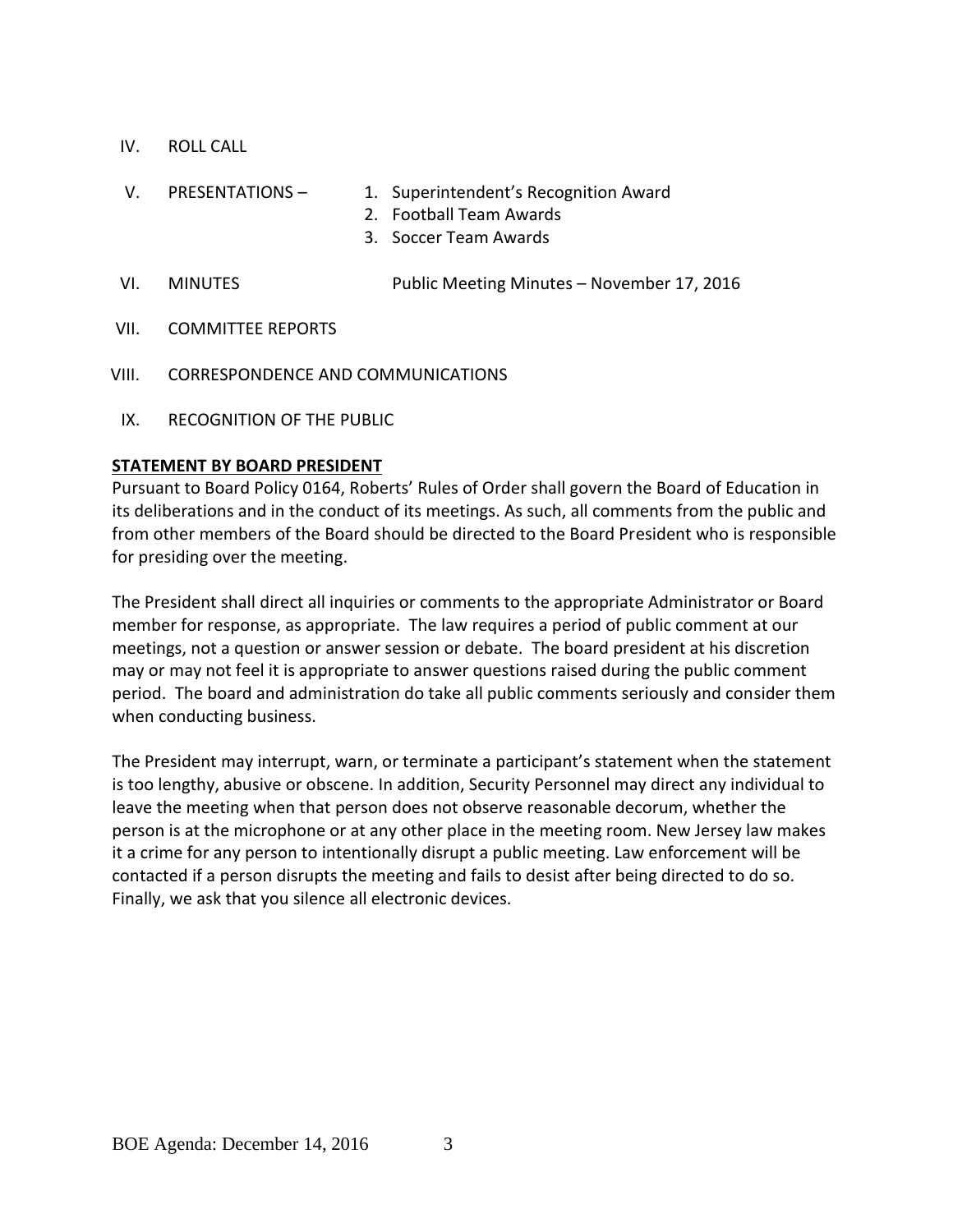- X. REPORTS AND RECOMMENDATIONS OF THE BUSINESS ADMINISTRATOR/ BOARD SECRETARY:
- A. Approve the attached Budgetary line item Transfers- None at this Meeting
- B. Acceptance of the Treasurers' and Board Secretary Reports None at this Meeting
- C. Certification of No Over expenditures None at this Meeting

| Regina Robinson                                 | December 14, 2016 |
|-------------------------------------------------|-------------------|
| Interim Business Administrator/ Board Secretary | Date              |

- D. Approve Bills List for December 14, 2016 for the Warrant Account in the amount of: \$7,800,004.75
	- 1. Approve Bills List for October 13, 2016 for the Warrant Account in the amount of : \$4,514,283.09 (correction from October 13, 2016 agenda)
	- 2. Approve Bills List for December 14, 2016 for the Referendum Related Expenses: \$33,794.25
- E. Approve Bills List for the December 14, 2016 Cafeteria Account: \$414,835.47
	- 1. Approve Bills List for October 13, 2016 Cafeteria Account: \$403,520.59(correction from October 13, 2016 agenda)
- F. Approval of the Payroll and Board Share of Fica/Medi for :
	- November 23, 2016 in the amount of  $$2,122,609.15$
	- $\bullet$  December 09, 2016 in the amount of \$2,208,046.64
- G. Approval of payment of New Jersey State Health Benefit Plan premiums for October 2016 in the amount of \$1,262,473.69
- H. Transportation Items: None at this Meeting
- I. Move that the Lakewood Board of Education approve the Lease Agreement with Bais Rivka Rochel for classroom space located at 685 River Avenue for the Stars Program for the 2016- 2017 school at a cost of \$170,000.00 per year for rent and \$20,000.00 per year for utilities at a total cost of \$190,000. (11-000-262-441-00-0000)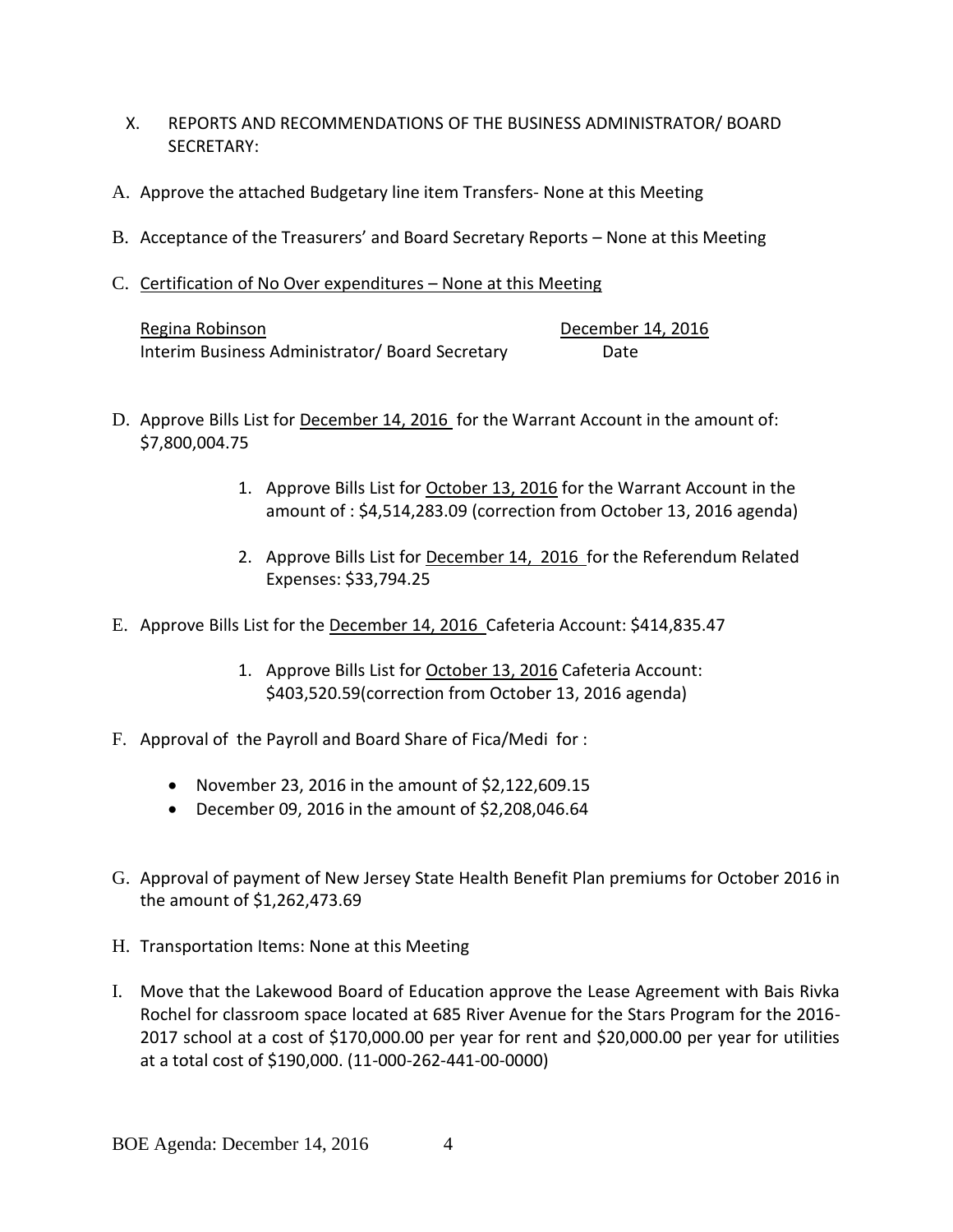J. Move to approve the Change Orders for the following Referendum Projects:

| <b>CHANGE</b> | <b>PROJECT</b>      | <b>VENDOR</b>   | <b>TOTAL AMOUNT</b>  | <b>DESCRIPTION</b>      |
|---------------|---------------------|-----------------|----------------------|-------------------------|
| <b>ORDER</b>  |                     |                 |                      |                         |
| #003          | <b>HVAC Phase 2</b> | Thermal         | \$11,581.87(deducted | COR-023 Fire            |
|               | Lakewood HS         | Piping/Division | from general         | Damper\$906.60          |
|               |                     | of GBI          | allowance)           | <b>COR-025</b>          |
|               |                     |                 |                      | <b>Isolation Valves</b> |
|               |                     |                 |                      | & Expansion             |
|               |                     |                 |                      | <b>Tank</b>             |
|               |                     |                 |                      | \$10,675.27             |
| #003          | <b>HVAC Phase 2</b> | Thermal         | \$3,119.13(deducted  | <b>COR-026</b>          |
|               | Oak Street          | Piping/Division | from general         | Replacement of          |
|               | School              | of GBI          | allowance)           | <b>Exterior boiler</b>  |
|               |                     |                 |                      | room doors              |
| #001          | <b>HVAC Phase 3</b> | Thermal         | \$76,344.15(deducted | <b>COR-001EC</b>        |
|               | Ella G. Clarke      | Piping/Division | from general         | Underground             |
|               |                     | of GBI          | allowance)           | piping for              |
|               |                     |                 |                      | chiller                 |
|               |                     |                 |                      | relocation              |
| #001          | <b>HVAC Phase 3</b> | Thermal         | \$74,493.47(deducted | <b>COR-001-CA</b>       |
|               | <b>Clifton Ave</b>  | Piping/Division | from general         | Underground             |
|               |                     | of GBI          | allowance)           | Piping for              |
|               |                     |                 |                      | chiller                 |
|               |                     |                 |                      | \$53,624.71             |
|               |                     |                 |                      | <b>COR-002-CA</b>       |
|               |                     |                 |                      | <b>Existing heating</b> |
|               |                     |                 |                      | pipe insulation         |
|               |                     |                 |                      | \$10,310.16             |
|               |                     |                 |                      | <b>COR-003-CA</b>       |
|               |                     |                 |                      | Pigeon                  |
|               |                     |                 |                      | dropping                |
|               |                     |                 |                      | removal                 |
|               |                     |                 |                      | \$4,875.00              |
|               |                     |                 |                      | COR-004-CA              |
|               |                     |                 |                      | Ceiling                 |
|               |                     |                 |                      | Replacement             |
|               |                     |                 |                      | room 102                |
|               |                     |                 |                      | \$5,683.60              |

K. Move that the Board of Education authorize the Business Administrator to use Competitive Contracting for the purpose of soliciting for a Fund Raising Agency for the 2016-2017 school year, contingent on the approval of the Division of Local Government Services in the Dept. of Community Affairs.

BOE Agenda: December 14, 2016 5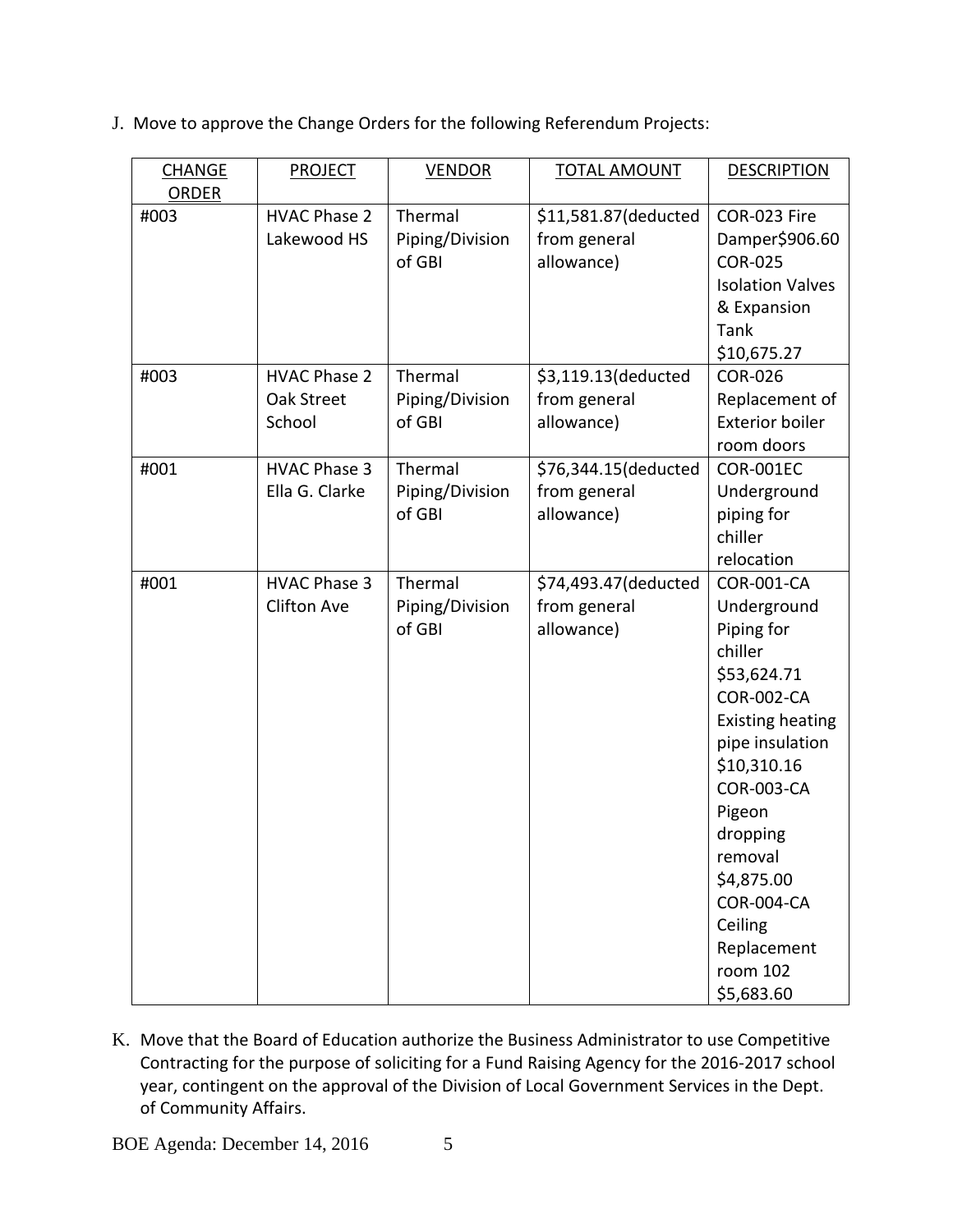L. WHEREAS, the Lakewood School District issued BID 18-1617 for Food Service Equipment on November 9, 2016; and

WHEREAS, the Lakewood School District solicited 9 companies; and WHEREAS, THE Lakewood School District received 6 bids as noted below:

| <b>LINE ITEM</b> | <b>ITEM</b>                     | <b>QTY</b>     | <b>VENDOR</b> | <b>VENDOR</b>   | <b>VENDOR</b> | <b>VENDOR</b> | <b>VENDOR</b> | <b>VENDOR</b> |
|------------------|---------------------------------|----------------|---------------|-----------------|---------------|---------------|---------------|---------------|
|                  |                                 |                | <b>SINGER</b> | <b>JOHNSONS</b> | ALL-          | <b>WINNER</b> | <b>CALICO</b> | <b>TODD</b>   |
|                  |                                 |                |               |                 | <b>CLEAN</b>  | <b>FORD</b>   |               | <b>DEVIN</b>  |
| 0001             | 22.8 CF                         | $\overline{3}$ | \$2,057       | \$2,250         | \$2,400       | No Bid        | No Bid        | \$2,634       |
|                  | Refrigerator                    |                |               |                 |               |               |               |               |
| 0002             | 11.95 CF 2-                     | $\mathbf{1}$   | \$2,000       | \$2,150         | \$2,215       | No Bid        | No Bid        | \$2,489       |
|                  | Door                            |                |               |                 |               |               |               |               |
|                  | Refrigerator                    |                |               |                 |               |               |               |               |
| 0003             | Warming                         | $\mathbf{1}$   | \$8,721       | \$4,200         | No Bid        | No Bid        | No Bid        | \$9,969       |
|                  | Utility serving                 |                |               |                 |               |               |               |               |
|                  | counter                         |                |               |                 |               |               |               |               |
| 0004             | <b>Utility Serving</b>          | $\mathbf{1}$   | \$3,165       | \$3,300         | No Bid        | No Bid        | No Bid        | \$3,835       |
|                  | Counter                         |                |               |                 |               |               |               |               |
| 0005             | <b>Hot Food</b>                 | $\mathbf{1}$   | \$5,514       | \$5,900         | No Bid        | No Bid        | No Bid        | \$6,422       |
|                  | Serving                         |                |               |                 |               |               |               |               |
|                  | Counter                         |                |               |                 |               |               |               |               |
| 0006             | Cold Pan                        | $\mathbf{1}$   | \$6,389       | \$6,800         | No Bid        | No Bid        | No Bid        | \$7,388       |
|                  | Serving                         |                |               |                 |               |               |               |               |
|                  | Counter                         |                |               |                 |               |               |               |               |
| 0007             | Cash Register                   | $\mathbf{1}$   | \$2,658       | \$2,800         | No Bid        | No Bid        | No Bid        | \$3,275       |
| 0008             | Stand                           | $\mathbf{1}$   | \$725         | \$690           |               | No Bid        | \$714.32      |               |
|                  | <b>Hot Food</b><br>Merchandiser |                |               |                 | No Bid        |               |               | \$990         |
| 0009             | Induction                       | $\overline{2}$ | \$425         | \$400           | No Bid        | No Bid        | \$416.02      | \$673         |
|                  | Rethermalizer                   |                |               |                 |               |               |               |               |
| 0010             | Induction                       | $\mathbf{1}$   | \$469         | \$450           | No Bid        | No Bid        | \$462.53      | \$722         |
|                  | Range                           |                |               |                 |               |               |               |               |
| 0011             | Induction                       | $\mathbf{1}$   | \$222         | \$190           | No Bid        | No Bid        | \$148.94      | \$238         |
|                  | Omelet Pan                      |                |               |                 |               |               |               |               |
| 0012             | <b>Wok 266K</b>                 | $\mathbf{1}$   | \$107         | \$95            | No Bid        | No Bid        | \$67.94       | \$130         |
|                  | <b>BTU</b>                      |                |               |                 |               |               |               |               |
|                  | Combitherm                      |                |               |                 |               |               |               |               |
| 0013             | Oven/Steamer                    | $\mathbf{1}$   | \$36,984      | \$33,775        | No Bid        | No Bid        | No Bid        | \$38,714      |
|                  | 98K BTU                         |                |               |                 |               |               |               |               |
|                  | Combitherm                      |                |               |                 |               |               |               |               |
| 0014             | Oven/Steamer                    | $\mathbf{1}$   | \$18,553      | \$19,100        | No Bid        | No Bid        | No Bid        | \$19,835      |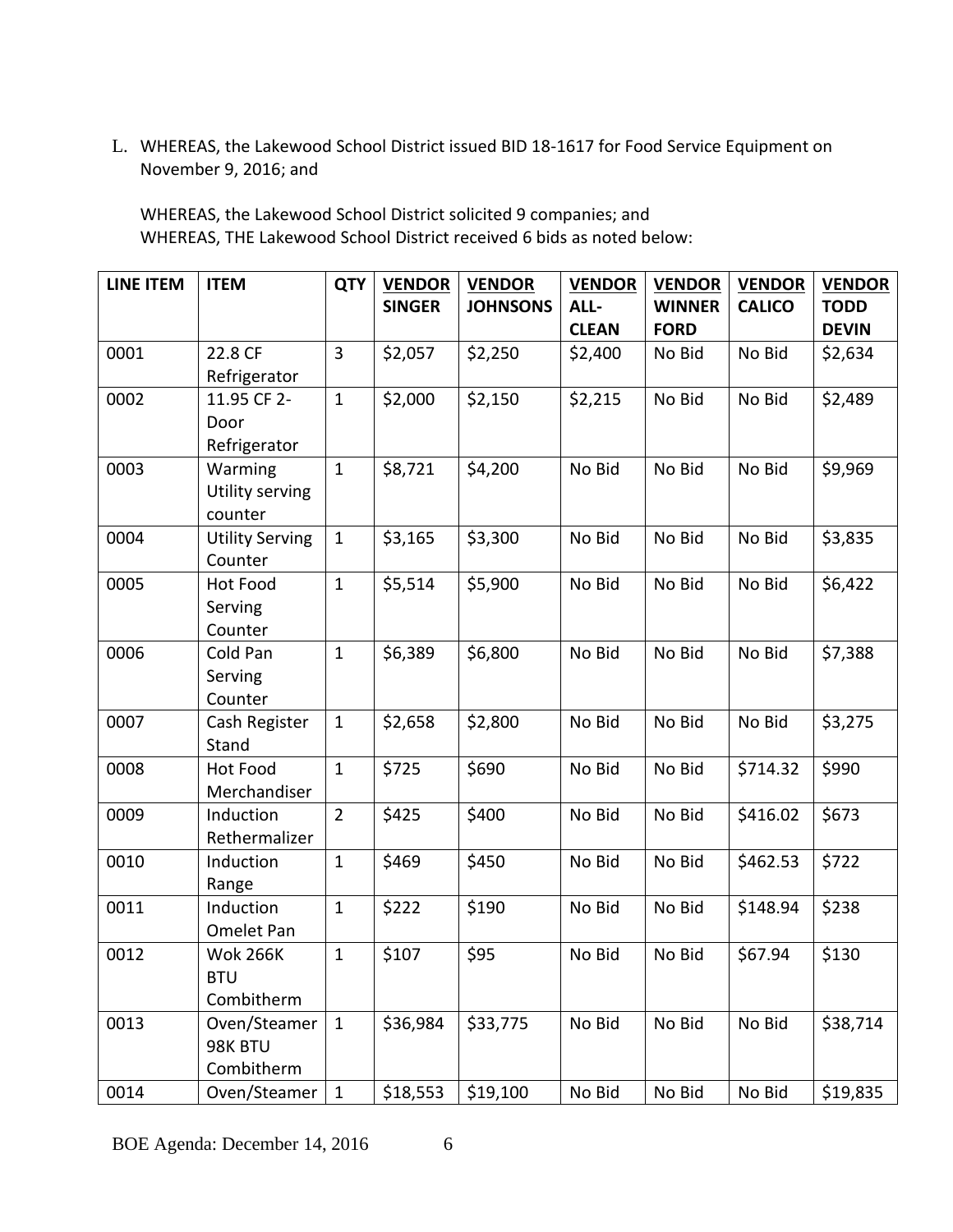| <b>LINE ITEM</b> | <b>ITEM</b>                                       | <b>QTY</b>                  | <b>VENDOR</b><br><b>SINGER</b> | <b>VENDOR</b><br><b>JOHNSONS</b> | <b>VENDOR</b><br>ALL-<br><b>CLEAN</b> | <b>VENDOR</b><br><b>WINNER</b><br><b>FORD</b> | <b>VENDOR</b><br><b>CALICO</b> | <b>VENDOR</b><br><b>TODD</b><br><b>DEVIN</b> |
|------------------|---------------------------------------------------|-----------------------------|--------------------------------|----------------------------------|---------------------------------------|-----------------------------------------------|--------------------------------|----------------------------------------------|
| 0015             | Dunnage<br>Racks                                  | 10                          | \$119                          | \$150                            | \$210                                 | No Bid                                        | \$148.64                       | \$172                                        |
| 0016             | Reach-In<br>Freezer                               | $\mathbf{1}$                | \$4,185                        | \$4,800                          | No Bid                                | No Bid                                        | No Bid                         | \$4,186                                      |
| 0017             | Heated<br>Mobile<br>Cabinet                       | $\mathbf{1}$                | \$2,635                        | \$2,800                          | No Bid                                | No Bid                                        | No Bid                         | \$2,542                                      |
| 0018             | <b>Breakfast Cart</b>                             | $\mathbf{1}$                | \$5,510                        | \$4,800                          | No Bid                                | No Bid                                        | No Bid                         | \$5,060                                      |
| 0019             | Commercial<br><b>Dining Tables</b>                | 10                          | \$139                          | \$1,500                          | No Bid                                | No Bid                                        | No Bid                         | No Bid                                       |
| 0020             | <b>Induction Fry</b><br>Pan                       | $\mathbf{1}$<br>pkg<br>of 6 | \$49                           | \$45                             | No Bid                                | No Bid                                        | \$259.26                       | \$568                                        |
| 0021             | <b>Induction Fry</b><br>Pan and Cover             | $\mathbf{1}$                | \$272                          | \$235                            | No Bid                                | No Bid                                        | \$245.42                       | \$285                                        |
| 0022             | 2017 Ford<br>F450<br>Refrigerated<br><b>Truck</b> | $\mathbf{1}$                | No Bid                         | No Bid                           | No Bid                                | \$64,467                                      | No Bid                         | No Bid                                       |

NOW THEREFORE BE IT RESOLVED, that the following BID Items are awarded to the respective vendors:

Line Items 0001, 0002, 0004, 0005, 0006, 0007, 0014, 0015, 0019, are awarded to Singer Equipment Company for a total cost of \$51,215; and

Line Items 0003, 0008, 0009, 0010, 0011, 0012, 0013, 0018, 0020, 0021 are awarded to Johnson's Restaurant Equipment for a total cost of \$45,505; and

Line Item 0017 is awarded to Todd Devin Food Equipment, Inc at a cost of \$2,542; and

Line Item 0022 is awarded to Winner Ford at a total cost of \$64,467; and

BE IT FURTHER RESOLVED, that all equipment purchases are listed and approved on the NJ Department of Agriculture's Child Nutrition Programs Pre-Approved Equipment List.

(all items will be charged to the Food Service Enterprise Fund 60)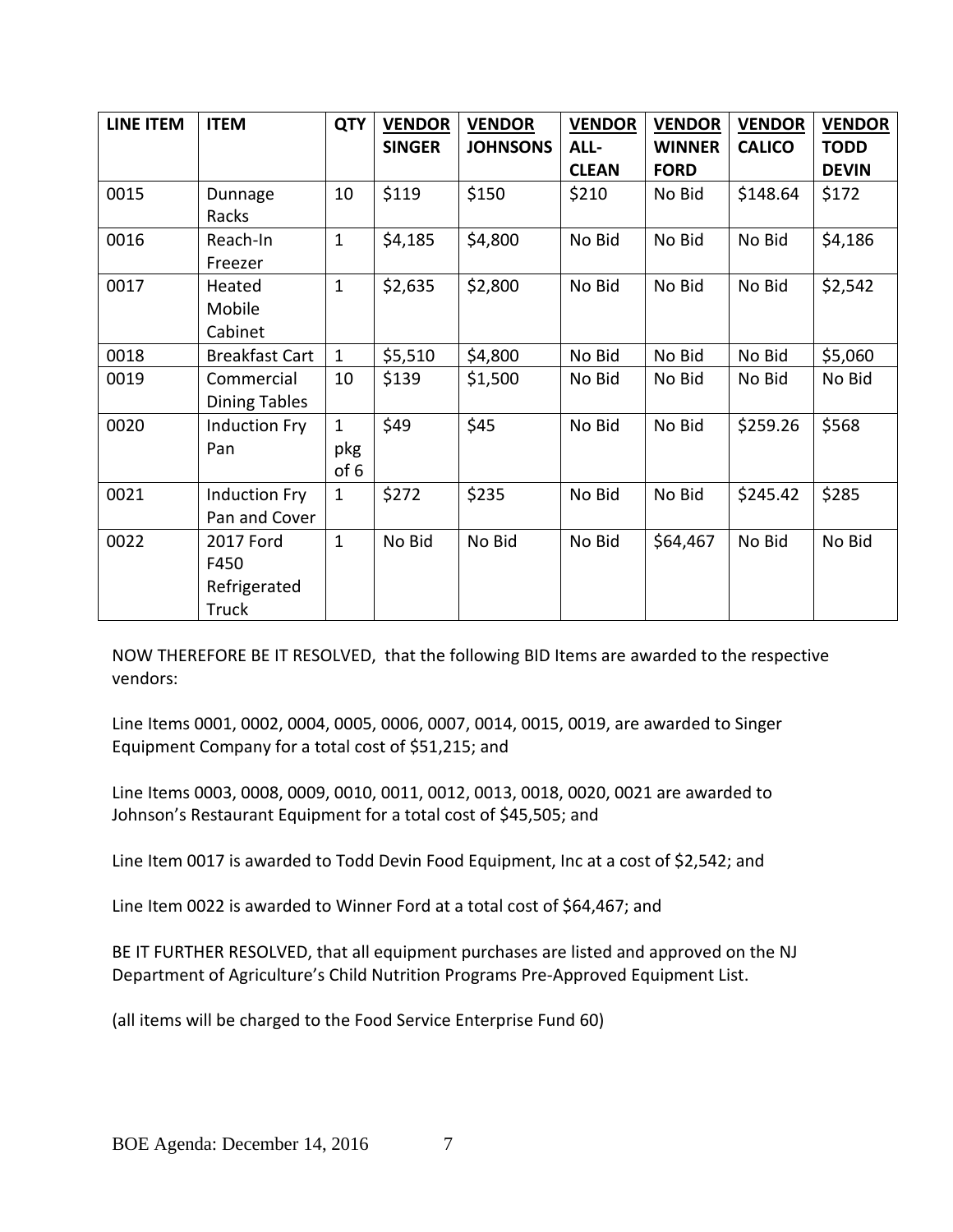## XI. REPORTS AND RECOMMENDATIONS OF SUPERINTENDENT:

### **A. Superintendent Items**

- 1. Approve the Second Reading and Adoption of the following Board Policies & Regulations:
	- Policy 3216 Dress and Grooming (R)
	- Policy 4216 Dress and Grooming (R)
	- Policy 5850 Social Events and Class Trips (R)
	- Policy 8600 Transportation (M) (R)
- 2. Approve the First Reading of the following Board Policies & Regulations:
	- Policy 0141 Board Member Number And Term (R)
	- Policy 3419 Salary Guide Advancement (R)
	- Policy 5530 Substance Abuse (M) (R)
	- Regulation 5530 Substance Abuse (M) (R)
	- Regulation 5600 Student Discipline/Code of Conduct (M) (R)
- 3. Ratify as of December 9, 2016, the Reading & Adoption of Policy 2415.30 Title I Educational Stability For Children In Foster Care as mandated by the New Jersey Department of Education.
- 4. Motion to accept the Young Audiences Arts Education Scholarship Grant for New Jersey Schools in the amount of \$10,000.00, beginning December 15, 2016 through May 31, 2017 for Piner Elementary School.
- 5. Approve the following staff for the Transportation Safe & Secure program for the 2016- 2017 School year, assigned to either Oak Street School or Ella G. Clarke, at a rate of \$20.00 per hour, on an as needed basis:

| DAILY COVERAGE ON A AS NEEDED BASIS |          |  |
|-------------------------------------|----------|--|
| <b>Name</b>                         | Location |  |
| BUSH, Eileen                        | SSS      |  |

6. Approve Curriculum Associates to present a half-day iReady training, for teachers in grades 2<sup>nd</sup> through 5<sup>th</sup>, February 22, 2017 and February 24, 2017. A total of 8 substitutes will be needed, at a rate of \$125.00 per day, not to exceed \$1,000.00, to be paid through CAS RAC Funds, budget account # 20-231-100-300-06-0999 (Date correction – original Board approval November 17, 2016 agenda).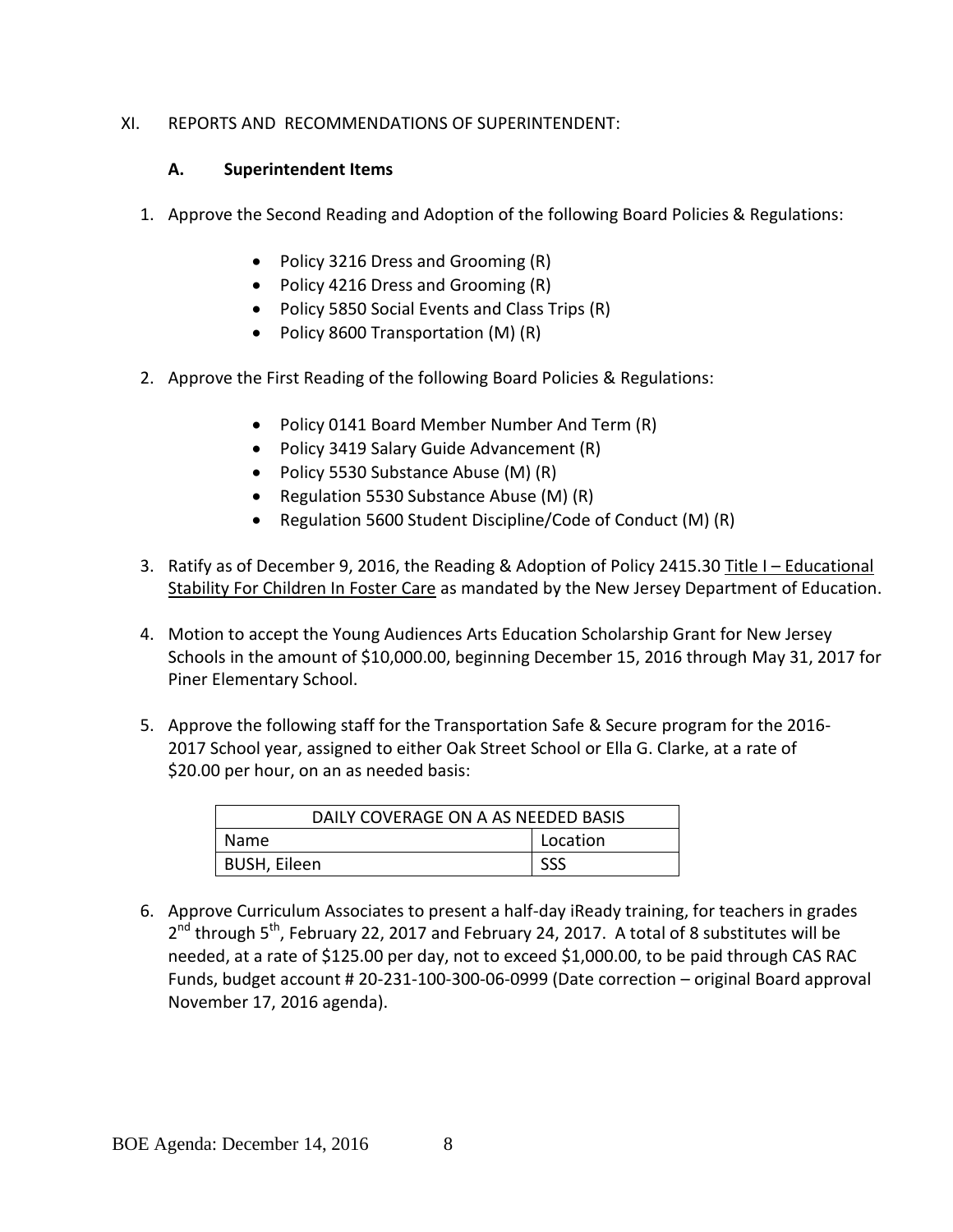| <b>February 22, 2017</b>  | <b>February 22, 2017</b> | <b>February 24, 2017</b>  | <b>February 24, 2017</b> |
|---------------------------|--------------------------|---------------------------|--------------------------|
| $8:30$ A.M. $-11:15$ A.M. | 11:45 A.M. -2:30p.M.     | $8:30$ A.M. $-11:15$ A.M. | 12:00 P.M. -2:45 P.M.    |
| Drawbaugh, Marybeth       | Bower, Lynda             | Dellorusso, Leila         | Barbagelata, Karen       |
| Giglio, Nicole            | Brenman, Tracy           | Greenberg, Michelle       | Coplan, Lisa             |
| Leahey, Meghan            | Ding, Cecelia            | Gregson, Angelique        | Dahrouge, Nicole         |
| Mayrose, Alyssa           | Galloway, Joan           | Mitchell, Stacy           | Ding, Cecelia            |
| Mcclanahan, Meghan        | Hopkins, Lauren          | Snyder, Chrissy           | Gilbert, Juliann         |
| Ringel, Alyssa            | Roche, Melanie           | Torres, Josephine         | Hidalgo, Marlene         |
| Tucker, Lauren            | Soares, Juliana          | Weingartner, Tara         | Dorando, Erica           |
| Ware, Jennifer            | Steinmetz, Doreen        | Wright, Audrey            | Bedrose, Marissa         |
| Watts, Tara               | Wigdortz, Aleisha        | Romito, Marissa           | Palmieri, Heather        |
| Palheta, Maureen          |                          | Schenck, Linda            |                          |

- 7. Approve Gladys Dunn to research and create supplemental materials, resources, and activities for ELL science for Grades 6 through 8, from December 2016 through June 2017, at a rate of \$40.00 per hour, not to exceed 100 hours, to be paid through Title III, budget account # 20-241-200-100-15-0015.
- 8. Approve Evelyn Gonzalez and Maureen Pribila to present *Writing with ELLs*, for the following staff, January 11, 2017, from 3:00 p.m. to 5:00 p.m., a maximum of two hours, at a rate of \$40.00 per hour, to be paid through Title III, budget account #20-241-200- 100-15-0015.

| Alvarez, Angela         | Mazzaroni, Susan   |
|-------------------------|--------------------|
| Attalla, Rebecca        | Meyer, Cariann     |
| Bairros Soares, Juliana | Monahan, Olya      |
| Bouney, Michelle        | Nieves, Lissette   |
| Calantoni, Lisa         | Pagan, Elsa        |
| Correia, Cheryl         | Rose, Justina      |
| Diaz, Stephanie         | Ruiz, Belinda      |
| Giuffrida, Alexandra    | Torres, Yanira     |
| Hidalgo, Marlene        | Tortorella, Jamie  |
| Kaminski, Claire        | Tsapatsaris, Ana   |
| Kok, Vivien             | Wilson, Natasha    |
| Mauriello, Cassandra    | Wright, Jacqueline |

- 9. Approve Laura A. Winters Doctoral Study Program, Doctoral Study Intensive (EDUC 8090), Spring 2017 Semester, at a cost of \$5,700.00.
- 10. Approval for Laura A. Winters to complete her doctoral study, data will include anonymous teacher surveys and confidential student achievement data that will not contain any identifying student information.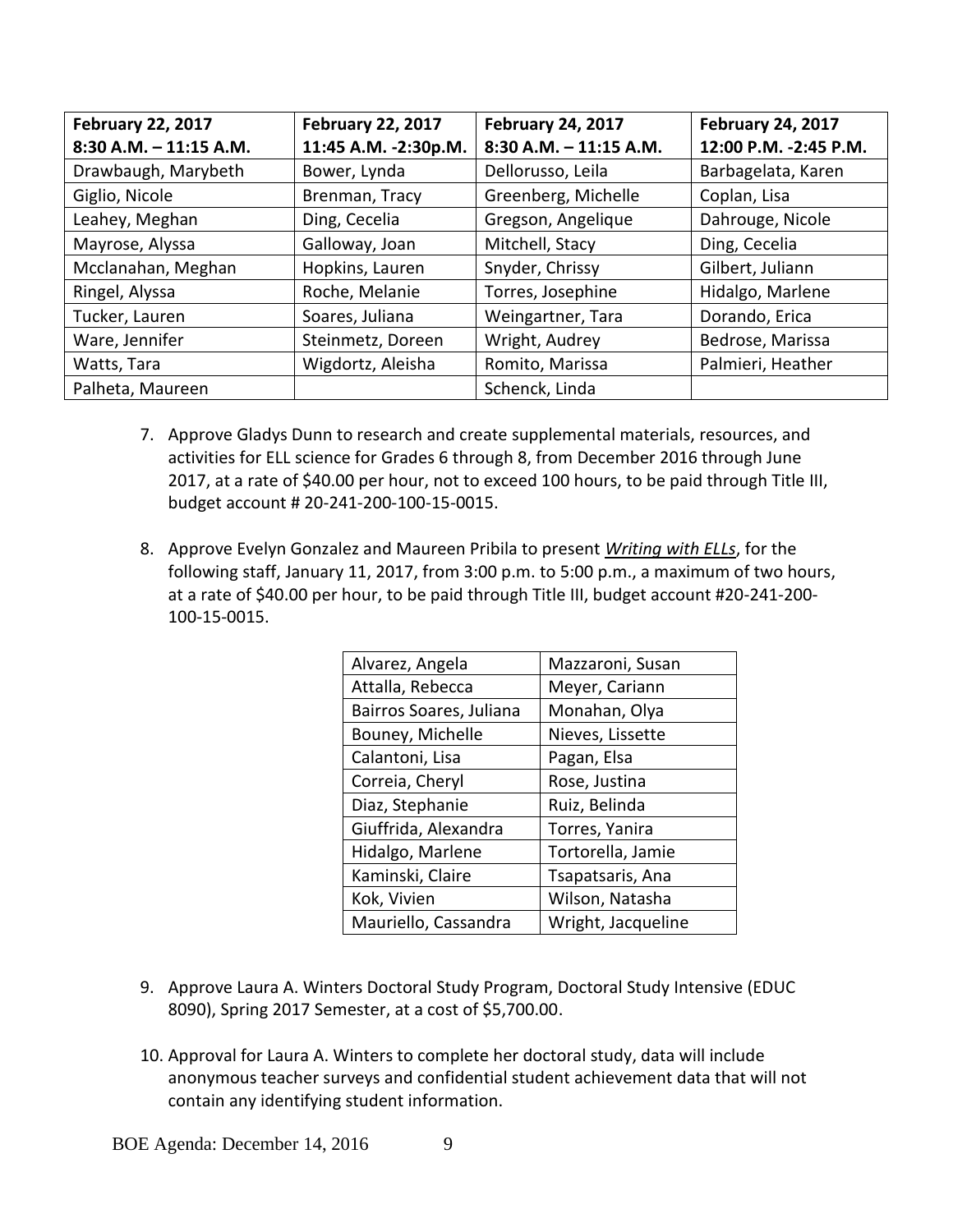11. Approve Non-Public Security State Aid for the 2016-2017 school year at an allocation of \$1,366,500.00:

| <b>Account Number</b>  | <b>School</b>               | <b>Allocation</b> |
|------------------------|-----------------------------|-------------------|
| 20-511-266-610-16-017J | NP SECTY-ATERES TZIPORA     | \$9,000.00        |
| 20-511-266-610-16-0771 | NP SECTY-BAIS FAIGA         | \$102,650.00      |
| 20-511-266-610-16-069I | <b>NP SECTY-BAIS KAILA</b>  | \$12,250.00       |
| 20-511-266-610-16-079I | NP SECTY-BAIS REUVEN KAM    | \$15,900.00       |
| 20-511-266-610-16-078I | NP SECTY-BAIS RIVKA ROCH    | \$64,550.00       |
| 20-511-266-610-16-076I | NP SECTY-BAIS ROCHEL        | \$30,100.00       |
| 20-511-266-610-16-008J | NP SECTY-BAIS SARAH         | \$400.00          |
| 20-511-266-610-16-070I | NP SECTY-BAIS SHAINDEL      | \$31,600.00       |
| 20-511-266-610-16-0721 | NP SECTY-BAIS TOVA          | \$59,300.00       |
| 20-511-266-610-16-0621 | <b>NP SECTY-BAIS YAAKOV</b> | \$28,100.00       |
| 20-511-266-610-16-004Q | NP SECTY-BAIS YAAKOV OE     | \$1,750.00        |
| 20-511-266-610-16-001W | NP SECTY-BAIS YAAKOV WMC    | \$1,550.00        |
| 20-511-266-610-16-000X | NP SECTY-BAS YISROEL        | \$1,750.00        |
| 20-511-266-610-16-064  | NP SECTY-BNOS BAIS YAAKO    | \$9,850.00        |
| 20-511-266-610-16-016J | NP SECTY-BNOS BRACHA        | \$26,300.00       |
| 20-511-266-610-16-071  | NP SECTY-BNOS DEVORAH       | \$30,300.00       |
| 20-511-266-610-16-001M | NP SECTY-BNOS ESTHER MAL    | \$6,500.00        |
| 20-511-266-610-16-058I | NP SECTY-BNOS MELECH        | \$43,750.00       |
| 20-511-266-610-16-0751 | NP SECTY-BNOS ORCHOS CHA    | \$19,700.00       |
| 20-511-266-610-16-084I | NP SECTY-BNOS PENINA        | \$8,750.00        |
| 20-511-266-610-16-007N | NP SECTY-BNOS TZIPPA        | \$750.00          |
| 20-511-266-610-16-074I | NP SECTY-BNOS YAAKOV        | \$38,900.00       |
| 20-511-266-610-16-089I | NP SECTY-BNOT YISROEL       | \$11,200.00       |
| 20-511-266-610-16-066  | NP SECTY-CALVARY            | \$10,150.00       |
| 20-511-266-610-16-082I | NP SECTY-CHEDER BNEI TOR    | \$20,650.00       |
| 20-511-266-610-16-007J | NP SECTY-CHEDER TORAS ZE    | \$11,000.00       |
| 20-511-266-610-16-004S | NP SECTY-CHEIN BAIS YAAK    | \$3,150.00        |
| 20-511-266-610-16-005U | NP SECTY-DAMASEK ELIEZER    | \$1,400.00        |
| 20-511-266-610-16-028J | NP SECTY-DERECH HATORAH     | \$300.00          |
| 20-511-266-610-16-001D | NP SECTY-KESSER BAIS YAA    | \$6,050.00        |
| 20-511-266-610-16-001N | NP SECTY-KNESSES BAIS LE    | \$2,600.00        |
| 20-511-266-610-16-086I | NP SECTY-LAKEWOOD CHEDER    | \$102,500.00      |
| 20-511-266-610-16-008G | NP SECTY-MACHZIKEI HADAS    | \$500.00          |
| 20-511-266-610-16-006U | NP SECTY-MEROS BAIS YAAK    | \$2,500.00        |
| 20-511-266-610-16-07W  | NP SECTY-MESIVTA AHAVAS     | \$1,000.00        |
| 20-511-266-610-16-055G | NP SECTY-MESIVTA EATONTO    | \$2,300.00        |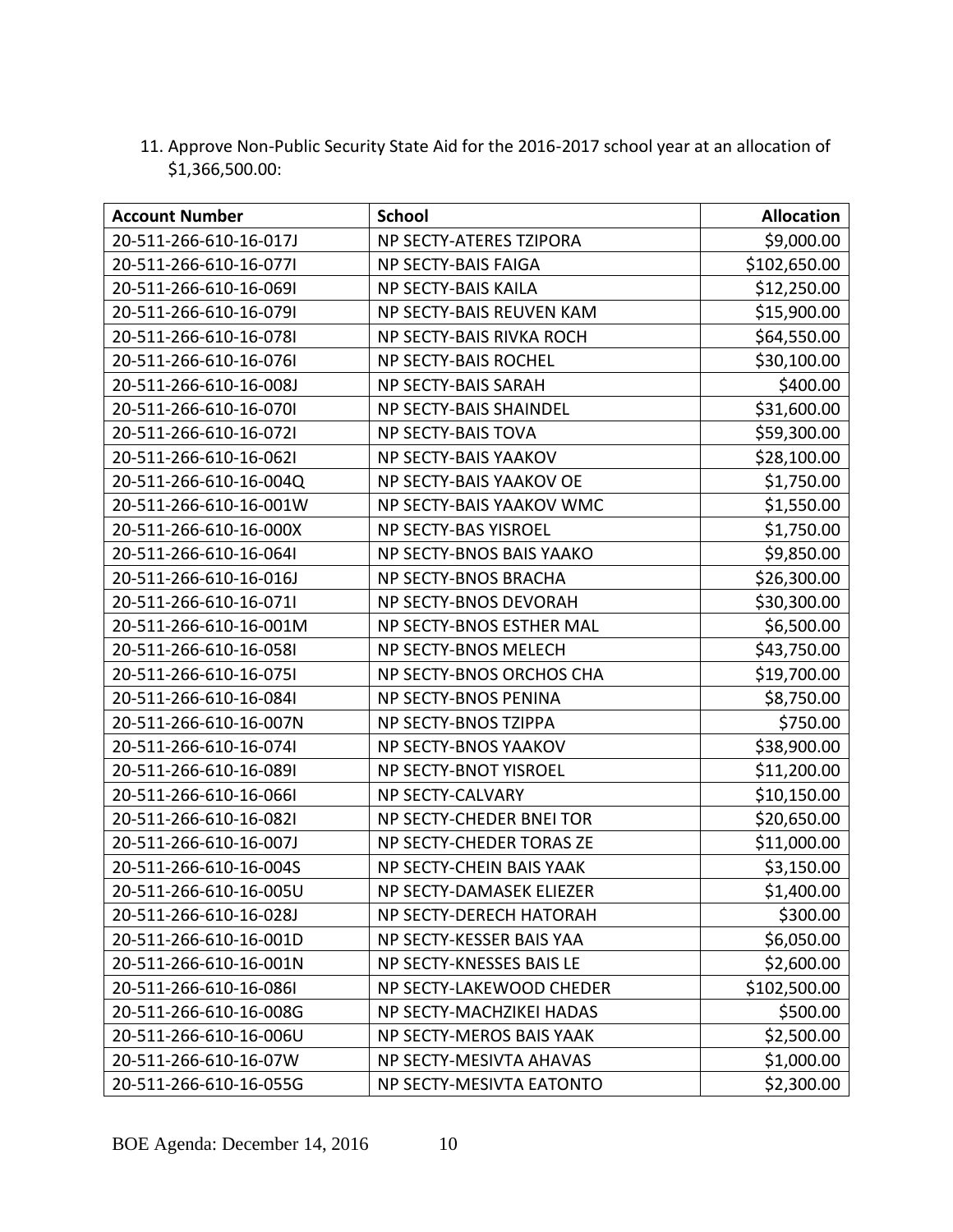| <b>Account Number</b>  | <b>School</b>                    | <b>Allocation</b> |
|------------------------|----------------------------------|-------------------|
| 20-511-266-610-16-046G | NP SECTY-MESIVTA KESER T         | \$600.00          |
| 20-511-266-610-16-007C | NP SECTY-MESIVTA LKWD            | \$13,150.00       |
| 20-511-266-610-16-002J | NP SECTY-MESIVTA NACHLAS         | \$5,300.00        |
| 20-511-266-610-16-005J | NP SECTY-MESIVTA OHR CHA         | \$2,900.00        |
| 20-511-266-610-16-067I | NP SECTY-MESIVTA TORAH T         | \$5,650.00        |
| 20-511-266-610-16-022J | NP SECTY-MIKOR HATORAH           | \$2,650.00        |
| 20-511-266-610-16-004N | NP SECTY-MORESHES BY             | \$3,050.00        |
| 20-511-266-610-16-07Q  | NP SECTY-NACHLAS BAIS YA         | \$700.00          |
| 20-511-266-610-16-073I | NP SECTY-OROS BAIS YAAKO         | \$14,800.00       |
| 20-511-266-610-16-000B | NP SECTY-RAUCH CHAIM             | \$5,000.00        |
| 20-511-266-610-16-001C | NP SECTY-SHIRAS CHAIM            | \$6,500.00        |
| 20-511-266-610-16-010D | NP SECTY-SHIRAS DEVORAH          | \$20,500.00       |
| 20-511-266-610-16-094  | <b>Talmud Torah Bais Avrohom</b> | \$32,850.00       |
| 20-511-266-610-16-007E | NP SECTY-TALMUD TORAH DA         | \$4,800.00        |
| 20-511-266-610-16-07S  | NP SECTY-TALMUD TORAH LK         | \$800.00          |
| 20-511-266-610-16-093I | NP SECTY-TALMUD TORAH OE         | \$10,400.00       |
| 20-511-266-610-16-002V | NP SECTY-TALMUD TORAH TY         | \$3,450.00        |
| 20-511-266-610-16-090I | <b>NP SECTY-TASHBAR</b>          | \$27,350.00       |
| 20-511-266-610-16-063I | NP SECTY-TEHILAS CHAYA S         | \$11,400.00       |
| 20-511-266-610-16-091  | NP SECTY-TIFERES BAIS YA         | \$34,600.00       |
| 20-511-266-610-16-009E | NP SECTY-TIFERES CHAIM           | \$8,500.00        |
| 20-511-266-610-16-081  | NP SECTY-TIFERES CHAYA           | \$12,000.00       |
| 20-511-266-610-16-095I | NP SECTY-TORAS IMECHA            | \$20,600.00       |
| 20-511-266-610-16-001J | NP SECTY-UNITED TALMUDIC         | \$11,550.00       |
| 20-511-266-610-16-068I | NP SECTY-Y BAIS AHARON           | \$1,600.00        |
| 20-511-266-610-16-008C | NP SECTY-Y BAIS HACHINUC         | \$650.00          |
| 20-511-266-610-16-097I | NP SECTY-Y BAIS HATORAH          | \$19,800.00       |
| 20-511-266-610-16-060I | <b>NP SECTY-Y BIRCHAS CHAIM</b>  | \$4,700.00        |
| 20-511-266-610-16-006J | NP SECTY-Y CHAYEI OLAM           | \$3,050.00        |
| 20-511-266-610-16-000G | NP SECTY-Y CHEMDAS HATOR         | \$4,250.00        |
| 20-511-266-610-16-005B | NP SECTY-Y EVEN YISROEL          | \$3,300.00        |
| 20-511-266-610-16-013J | NP SECTY-Y GEDOLA WOODLA         | \$3,100.00        |
| 20-511-266-610-16-032J | NP SECTY-Y GEDOLAH MEOR          | \$3,800.00        |
| 20-511-266-610-16-026J | NP SECTY-Y KOL TORAH             | \$13,450.00       |
| 20-511-266-610-16-096  | <b>NP SECTY-Y KTANA</b>          | \$42,300.00       |
| 20-511-266-610-16-014J | <b>NP SECTY-Y MASORAS AVOS</b>   | \$16,700.00       |
| 20-511-266-610-16-008E | NP SECTY-Y MESORES HATOR         | \$550.00          |
| 20-511-266-610-16-003J | NP SECTY-Y NEFESH HACHAI         | \$5,000.00        |
| 20-511-266-610-16-012J | NP SECTY-Y NER HATALMUD          | \$2,550.00        |
| 20-511-266-610-16-001F | NP SECTY-Y OHR ELIYAHU           | \$1,750.00        |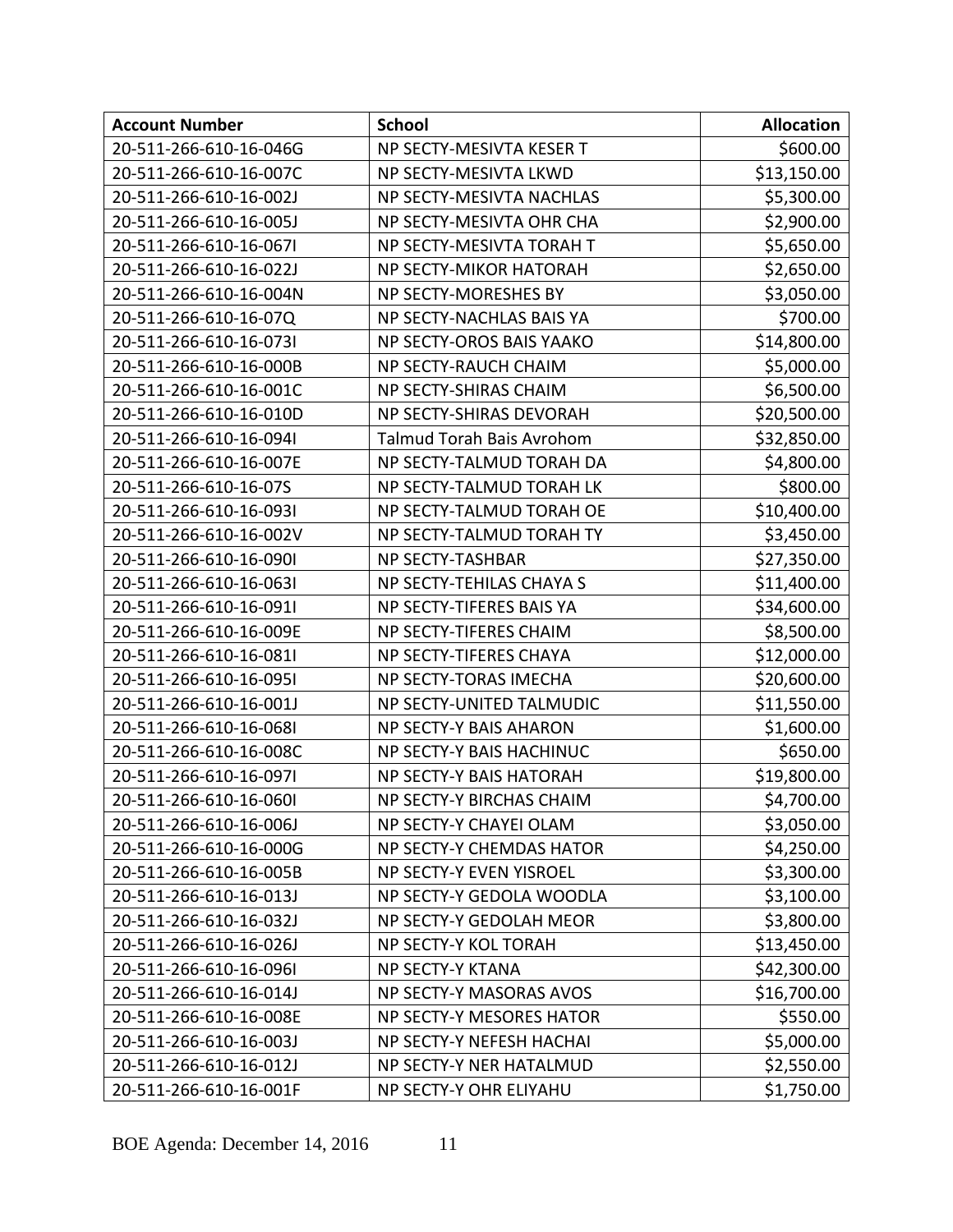| <b>Account Number</b>  | <b>School</b>            | <b>Allocation</b> |
|------------------------|--------------------------|-------------------|
| 20-511-266-610-16-020J | NP SECTY-Y OHR HATORAH   | \$26,100.00       |
| 20-511-266-610-16-004Z | NP SECTY-Y OHR SHRAGA    | \$2,700.00        |
| 20-511-266-610-16-008K | NP SECTY-Y OHR YEHUDA    | \$6,650.00        |
| 20-511-266-610-16-087I | NP SECTY-Y OHR YISSOCHOR | \$2,400.00        |
| 20-511-266-610-16-000U | NP SECTY-Y OR HACHAIM    | \$2,900.00        |
| 20-511-266-610-16-018J | NP SECTY-Y ORCHOS CHAIM  | \$57,550.00       |
| 20-511-266-610-16-011J | NP SECTY-Y OROS YISROEL  | \$1,300.00        |
| 20-511-266-610-16-005R | NP SECTY-Y SHAAR HATALMU | \$4,500.00        |
| 20-511-266-610-16-004J | NP SECTY-Y SHAAREI ORAH  | \$5,450.00        |
| 20-511-266-610-16-065I | NP SECTY-Y SHAGAS ARYEH  | \$27,700.00       |
| 20-511-266-610-16-009D | NP SECTY-Y SHAREI BINAH  | \$800.00          |
| 20-511-266-610-16-008B | NP SECTY-Y STOLIN KARLIN | \$700.00          |
| 20-511-266-610-16-0921 | NP SECTY-Y TIFERETH TORA | \$22,500.00       |
| 20-511-266-610-16-025J | NP SECTY-Y TORAS ARON    | \$49,550.00       |
| 20-511-266-610-16-061  | NP SECTY-Y TORAS CHAIM   | \$6,550.00        |
| 20-511-266-610-16-023J | NP SECTY-Y TORAS EMES    | \$11,500.00       |
| 20-511-266-610-16-059I | NP SECTY-Y TORAS MENACHE | \$13,950.00       |
| 20-511-266-610-16-008I | NP SECTY-Y TORAS YISROEL | \$400.00          |
| 20-511-266-610-16-003A | NP SECTY-Y YAGDIL TORAH  | \$3,750.00        |
| 20-511-266-610-16-010J | NP SECTY-Y YESODEI HATOR | \$2,850.00        |
| 20-511-266-610-16-031J | NP SECTY-ZECHER YOCHANAN | \$12,050.00       |

12. Approve the following members of the District ELA K-2 Curriculum Team to attend nine (9) half-day meetings during the 2016-2017 School Year. Nine (9) half-day substitutes will be needed at a cost not to exceed \$3,402.00, to be paid through budget account #11-190-100-320-00-0000.

| Albertson, Kelly          |
|---------------------------|
| Brenman, Tracy            |
| Capper Paterson, Jennifer |
| Farias, Monica            |
| Feifer, Tova              |
| Kauffman, Carolyn         |
| Milon, Danielle           |
| Moses, Stacy              |
| O'Neil, Shannon           |
| Ring, Jessica             |
| Small, Leilanie           |
| Stross, Lauren            |
| Walker, Stephanie         |
|                           |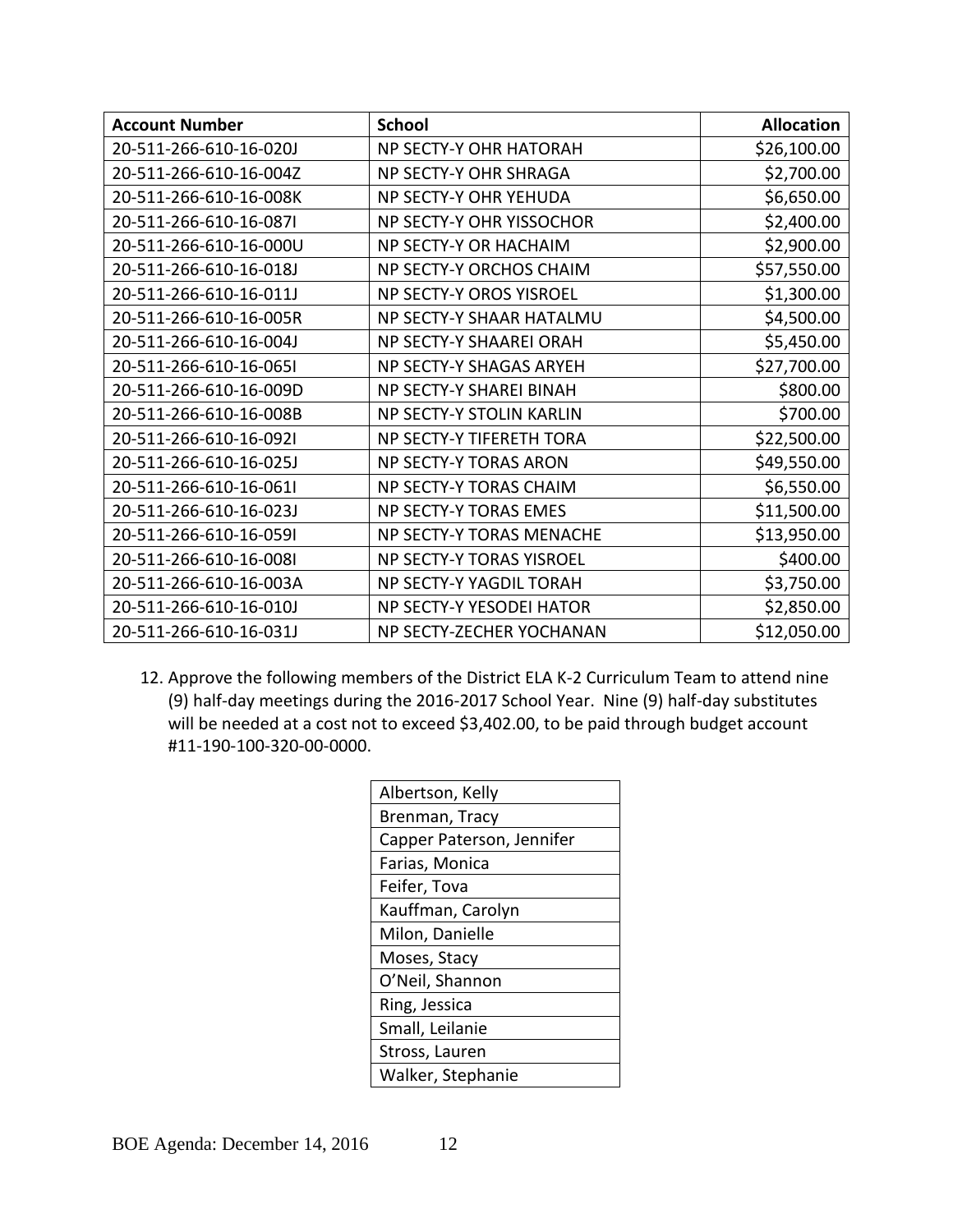13. Approve the following LHS staff to continue to align the ELA unit Assessments from 5 units to 4, focus on informational text and vocabulary as evidenced in PARCC scores, create a pacing guide and curriculum map to be worked on; effective January 3, 2017 through March 3, 2017, at a rate of \$40.00 per hour, for a maximum of 30 hours per person, not to exceed \$1,200.00 per person, to be paid through LHS Title I RAC funds, budget account #20-231-200-100-03-0999.

| Bairan, Allie     |
|-------------------|
| Elsbree, Shelleen |
| Garcia, Jennifer  |
| Gregory, Patricia |
| Hammel, Kelly     |
| Ware, Mary        |
|                   |

- 14. Approve Morgan Toal to present *Google Apps - The Basics* training on December 15, 2016, a maximum of five (5) hours to plan, organize and present the workshop, at a rate of \$40.00 per hour, not to exceed \$200.00, to be paid through LMS RAC funds, budget account #20-231-200-100-04-0999.
- 15. Approve the following LMS staff to attend *Google Apps - The Basics* training on December 15, 2016, maximum of one (1) hour, at a rate of \$40.00 per hour, not to exceed \$960.00, to be paid through LMS RAC funds, budget account #20-231-200-100- 04-0999.

| Caravano, Cheri        | Glatzer, Barbie    | Peccarelli, Lewis |
|------------------------|--------------------|-------------------|
| Carpenter, Jamie       | Intromasso, Alicia | Piero, Lisa       |
| Chacon Vergara, Javier | Jacobs, Miriam     | Pietruska, Holly  |
| Darkowski, Sheila      | Janusz, Maria      | Putman, Eric      |
| Dunn, Gladys           | Jimenez, Regina    | Saniewski, Anna   |
| Elias, Kristen         | Kriegstein, Alyssa | Watson, Courtney  |
| Gant, Jonathan         | Mclean, Joseph     | Weinstein, Ashley |
| Giaconia, Colleen      | Moore, Tara        | Yakovchuk, Roy    |

16. Approve the following staff members to substitute at the Lakewood Middle School After School Academy, beginning December 16, 2016 through June 9, 2017, Tuesdays, Wednesdays and Thursdays, 2 hours per day, at a rate of \$40.00 per hour, not to exceed \$6,720.00 per staff member. To be paid through LMS RAC funds, budget account #20- 231-100-100-04-0999. (Original Board approval October 13, 2016 agenda.)

> Chacon-Vergara, Javier Jackson, Chauntenique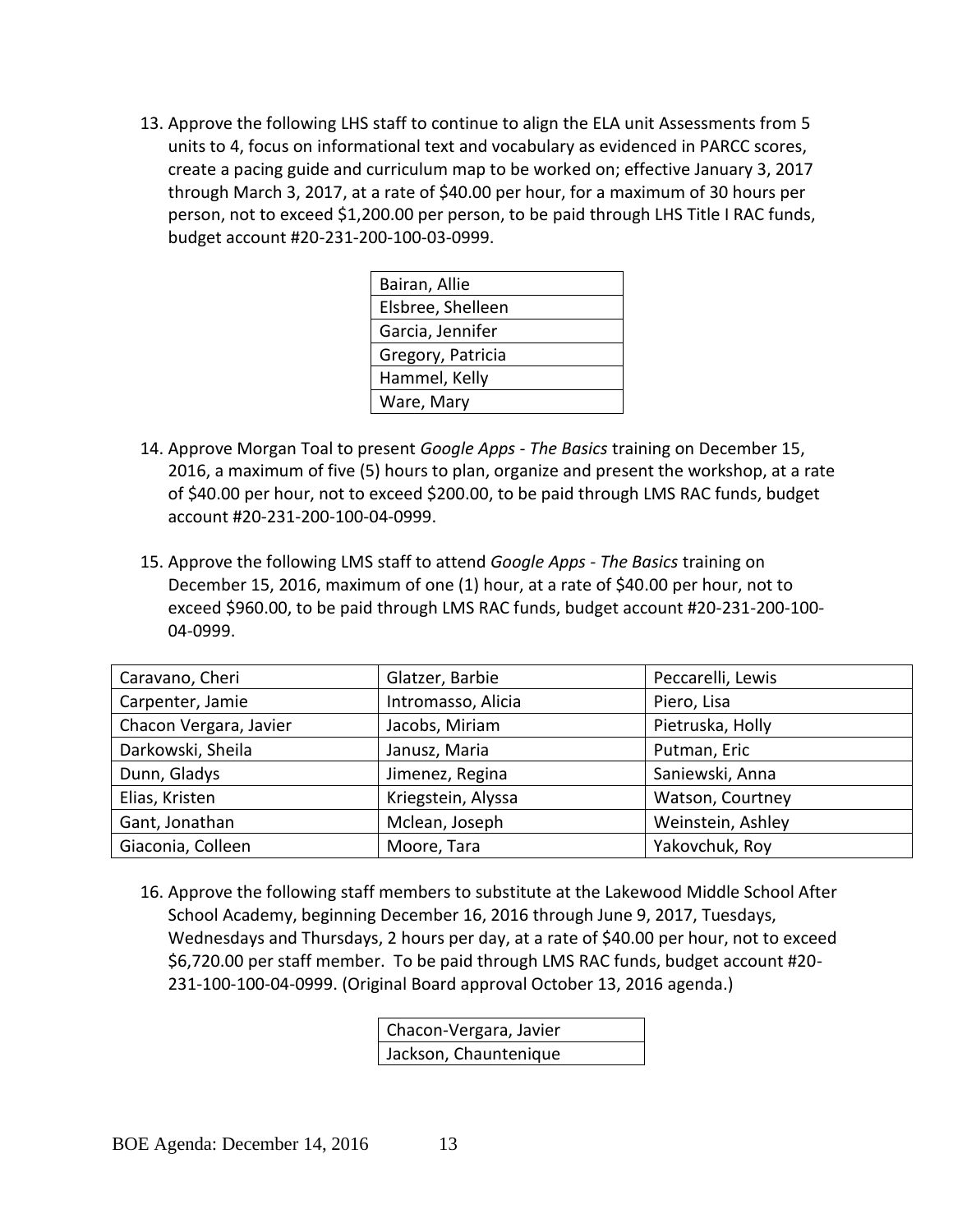- 17. Approve Paulina Romo and Timothy Reddan, LMS staff, to plan and participate in the annual Family Expo, Thursday, December 8, 2016, from 5:00 pm to 8:30 pm., a maximum of 5 hours, at a rate of \$40.00 per hour, not to exceed \$400.00, to be paid through LMS Title I RAC funds, budget account #20-231-200-100-04-0999.
- 18. Approve the following LMS staff to attend the *Learning Development Conference*, December 15, 2016. Seven (7) substitutes will be needed, at a rate of \$125.00 each, not to exceed \$875.00, to be paid through LMS Title I RAC funds, budget account #20-231- 100-300-04-0999.

| Douglas, Brenda   |
|-------------------|
| Dunn, Gladys      |
| Elias, Kristen    |
| Janusz, Maria     |
| Johnson, Sarah    |
| Lee, Darren       |
| Valgenti, Bridgit |

19. Approve the following LMS staff to attend the *PBL Science Conference,* January 5, 2017 and January 6, 2017. Nine (9) substitutes are needed, at a cost of \$125.00 each, not to exceed \$2,250.00, to be paid through LMS Title I RAC funds, budget account #20-231- 100-300-04-0999

| Badum, Stephanie         |
|--------------------------|
| Carpenter-Ascough, Jamie |
| Direnzo, Michelle        |
| Dunn, Gladys             |
| Elias, Kristen           |
| Jankowski, Kelly         |
| Kriegstein, Alyssa       |
| Murphy, Kathleen         |
| Stone, Jessica           |

20. Approve the following LMS staff to attend Special Education training by Jeanette Hodges from Middle Schools That Work, January 11, 2017 and January 12, 2017. Ten (10) substitutes are needed only on January 12, 2017, at a cost of \$125.00 each, not to exceed \$1,250. 00, to be paid through LMS Title I RAC funds, budget account #20-231- 100-300-04-0999.

| Barton, Courtney |
|------------------|
| Black, Jennifer  |
| Dotts, Jodi      |
| Douglas, Brenda  |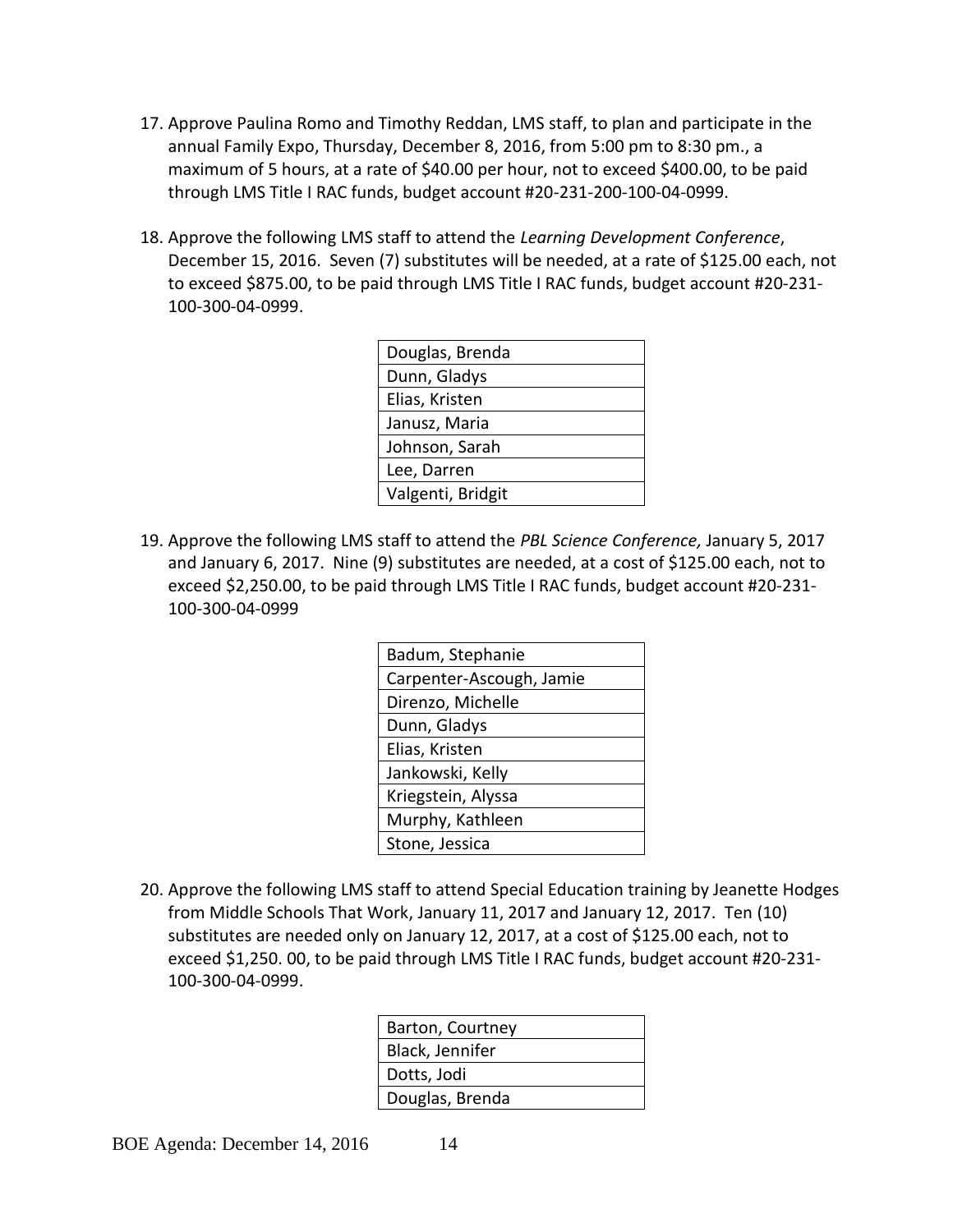| Intromasso, Alicia |
|--------------------|
| Maroney, Bahar     |
| Bruno, Julianne    |
| Slocum, Mary       |
| Villec, John       |
| Young, Danielle    |
|                    |

21. Approve the following LMS staff to attend Counseling for Careers training by Lynn Anderson from Middle Schools That Work, January 12, 2017 and January 13, 2017, at no additional cost to the district, no substitutes needed.

| Dentino, Lorraine |
|-------------------|
| Gant, Jonathan    |
| Maldonado, Ricky  |

- 22. Approve Fred Wolf of *Six Traits Live!* to provide *Six Traits* workshops for EGC staff members, April 22, 2017 and April 29, 2017, at a rate of \$2,450.00 for each six (6) hour workshop, not to exceed \$4,900.00, to be paid through EGC Title I RAC funds, budget account # 20-231-200-300-05-0999.
- 23. Approve the following EGC staff members to attend two (2) Saturday Symposiums for *Six Traits* workshops, April 22, 2017 and April 29, 2017, a maximum of six (6) hours per day, at a rate of \$40.00 per hour, not to exceed \$13,920.00, to be paid through EGC Title I RAC funds, budget account # 20-231-200-100-05-0999.

| Coles, Caitlin       | Mann, Melissa    | Sardano, Tina       |
|----------------------|------------------|---------------------|
| Diaz, Stephanie      | Molloy, Joan     | Sheridan, Susan     |
| Downey, Shannon      | Monahan, Olya    | Small, Leilanie     |
| Fox, Paulette        | Napolitano, Tara | Stuart, Dena        |
| Giuffrida, Alexandra | Notaro, Sal      | Szczygiel, Alyson   |
| Hartwell, Jennifer   | Olivier, Jody    | Toler, Mettria      |
| Hetzel, Karen        | Ortiz, Danielle  | Tamarana, Rebecca   |
| Jones, Jonathan      | Pizzella, Todd   | Tweitmann, Lorraine |
| Leach, Cara          | Rose, Justina    | Wiemken, Susan      |
| Luick, Nan           | Ruiz, Belinda    |                     |

24. Approve Ebony Rivera, Principal of EGC, to attend two (2) Saturday Symposiums for *Six Traits* workshops, April 22, 2017 and April 29, 2017, a maximum of six (6) hours per day, at a rate of \$80.00 per hour, not to exceed \$960.00, to be paid through EGC Title I RAC funds, budget account # 20-231-200-100-05-0999.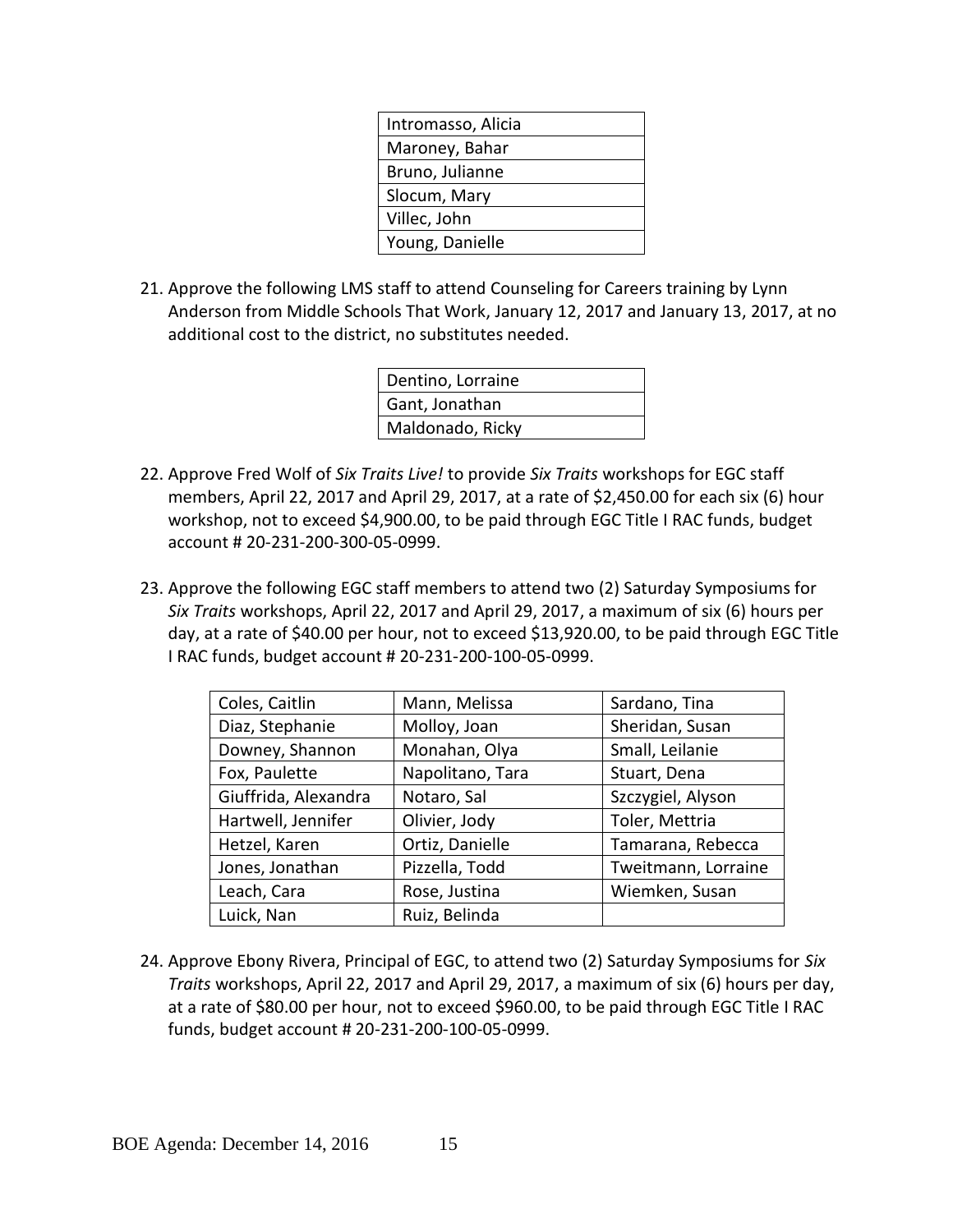25. Approve the following EGC staff members to attend three (3) Saturday Symposiums for *Six Traits* workshops, December 10, 2016, January 14, 2017, and January 21, 2017, a maximum of six (6) hours per day, at a rate of \$40.00 per hour, not to exceed \$3,600.00, to be paid through EGC Title I RAC funds, budget account # 20-231-200-100-05-0999 (original approved November 17, 2016 agenda).

| Giuffrida, Alexandra | Tamarana, Rebecca |
|----------------------|-------------------|
| Jones, Jonathan      | Sherida, Susan    |
| Monahan, Olya        |                   |

- 26. Approve Rebecca Tamarana to attend two (2) EGC PLC Meetings per month, one for Math and one for Language Arts, beginning December 2016 through June 2017, a maximum of two (2) hours each meeting, at a rate of \$40.00 per hour, not to exceed \$1,120.00, to be paid through EGC Title I RAC funds, budget account # 20-231-200-100- 05-0999 (original approved August 24, 2016 agenda).
- 27. Approve Rebecca Tamarana, Tara Kane, Belinda Ruiz and Caleb Correa to work the 2016-2017 Ella G. Clarke Afterschool SIP Program, from December 15, 2016 through June 2017, a maximum one (1) hour and fifteen (15) minutes per day, at a rate of \$40.00 per hour, not to exceed \$12,200.00, to be paid through EGC Title I RAC funds, budget account # 20-231-100-100-05-0999 (original approved August 24, 2016 agenda).
- 28. Approve the following EGC staff members to participate in the EGC Book Club *Word Nerds*, from January 2017 through June 2017, a maximum two (2) meeting per meeting, at a rate of \$40.00 per hour, not to exceed \$4,800.00, to be paid through EGC Title I RAC Account # 20-231-200-100-05-0999 (original approved November 14, 2016 agenda).

| Giuffrida, Alexandra<br>Monahan, Olya |                 | Tamarana, Rebecca |
|---------------------------------------|-----------------|-------------------|
| Jones, Jonathan                       | Sheridan, Susan |                   |

- 29. Approval for Monica Carretta, Leah Friedman and Marianna Fiani, Piner staff, to attend Title I Data Team Meeting, December 14, 2016. Three (3) substitutes will be needed, at a rate of \$123.50 per day, not to exceed \$370.50, to be paid through budget account # 15-120-100-300-10-0010.
- 30. Approve Josefa Rodriguez, Bilingual Teaching Assistant for the CAS OWLs After School Reading Program, effective October 17, 2016 through June 9, 2017, maximum 224 hours for the program, at a rate of \$20.00 per hour, to be paid through CAS RAC funds, budget account #20-231-100-100-06-0999.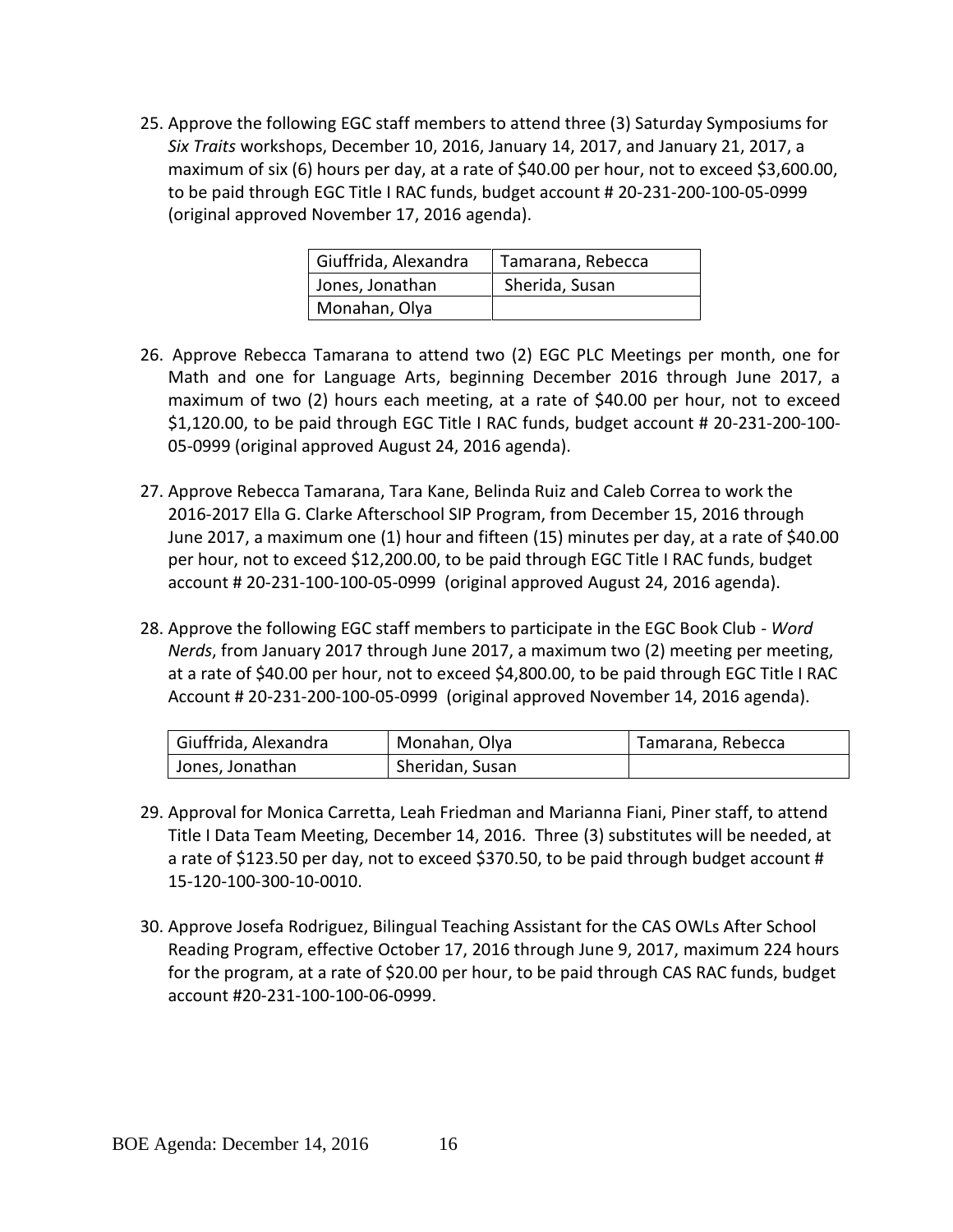- 31. Approve the purchase of leveled Spanish and English guided reading books from Book Source (informational and non-fiction) and decodable texts, for a total of 38 Homeroom and ICR teachers, at a cost of \$500.00 per teacher, not to exceed \$19,000.00, to be paid through CAS RAC funds, budget account #20-231-200-600 -06-09999.
- 32. Approve Lakewood High School Class of 2017 & The Student Government Association to host the annual Piner Auction, February 10, 2017, beginning 6:00 p.m. through 9:00 p.m., in the Lakewood High School cafeteria. No cost to District.
- 33. Approve Shelleen Elsbree, LHS Literacy Coach, to complete RAC embedded coaching and literacy planning across the content areas, for the 2016-2017 school year, a maximum of 10 hours per week, at a rate of \$40.00 per hour, not to exceed \$9,440.00, to be paid through RAC Title I funds, budget account #20-231-200-100-03-0999.
- 34. Approve Tracey Taylor as the LHS Pathway designer, for the 2016-2017 school year, at a rate of \$40.00 per hour, a maximum of 10 hours per week, not to exceed \$9,440.00, to be paid through RAC Title I funds, budget account # 20-231-200-100-03-0999.
- 35. Approve Kathleen Anen, LHS Staff member to attend the Lakewood High School Monthly Professional Success Symposium sessions. Staff members will select from 7 sessions, from December 2016 through June 2017, for 2 hours per session, at a rate of \$40.00 per hour, not to exceed \$800.00, to be paid through RAC Title I funds, budget account #20-231-200-100-03-0999. (Original approval September 21, 2016 agenda.)
- 36. Approve Kathleen Anen to attend the Lakewood High School Monthly ELL Sensitivity trainings, from December 2016 through June 2017, 2 hours per session, at a rate of \$40.00 per hour, not to exceed \$800.00, to be paid through RAC Title I funds, budget account #20-231-200-100-03-0999. (Original approval September 21, 2016 agenda.)
- 37. Approve the 2016-2017 tuition costs for the following OCVTS placements, \$550.00 per shared time student, and \$1,100.00 per academy student, at a total cost of \$60,500.00, to be paid through budget account # 11-000-100-563-00-0000 (original approval November 17, 2016 agenda).
	- a. MATES Academy: 3 students
	- b. Performing Arts Academy: 4 students
	- c. Academy of Law and Public Safety: 1 student
	- d. Shared Time: 94 students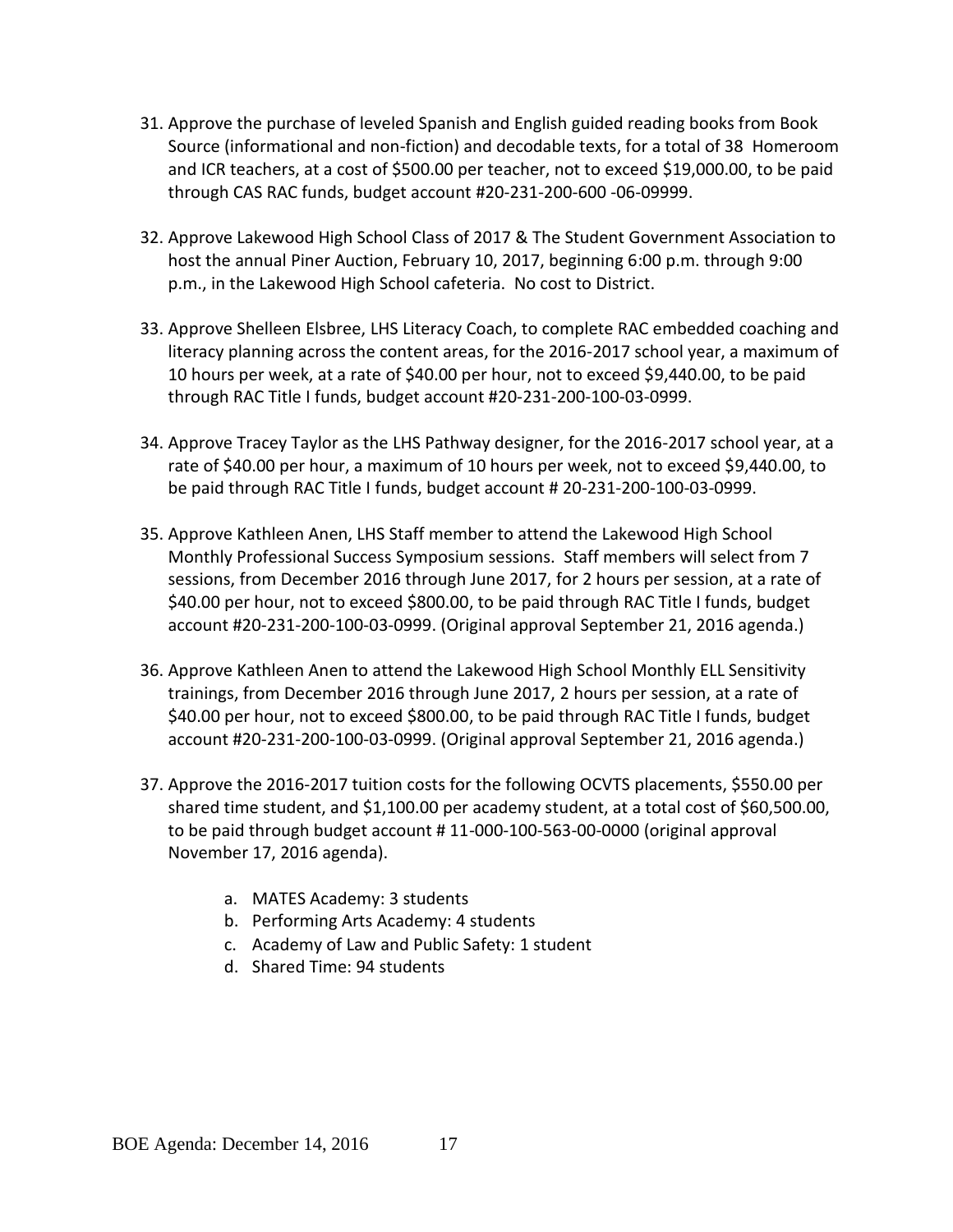38. Approve Professional Development for the following staff for the 2016-2017 school year:

| <b>Last Name</b> | <b>First</b>   | Workshop               | Date(s)  | Register   | <b>Mileage</b> | <b>Other</b> |
|------------------|----------------|------------------------|----------|------------|----------------|--------------|
|                  | <b>Name</b>    |                        |          | <b>Fee</b> |                |              |
| Bell             | Laura          | OOD Mtg. Educ.         | 11/14/16 | \$0.00     | \$14.57        | \$0.00       |
|                  |                | Academy                |          |            |                |              |
| <b>Bower</b>     | Kathryn        | Implementing a school  | 11/29/16 | \$0.00     | \$22.63        | \$0.00       |
|                  |                | wide approach to       |          |            |                |              |
|                  |                | tiered interventions   |          |            |                |              |
| Huggins-         | Gay            | **Making Best Use of   | 1/31/17  | \$245.00   | \$11.78        | \$0.00       |
| <b>Dickey</b>    |                | Google Tools & Apps    |          |            |                |              |
| Valgenti         | <b>Bridgit</b> | *Techfest-Library Link | 1/11/17  | \$15.00    | \$44.95        | \$0.00       |

\*REG FEE PAID ACCT# 15-000-223-320-04-0004

\*\*PAID BY PERKINS REG ACCT# 20-360-200-500-03-0000, MILEAGE ACCT# 20-360-200-580-03-0000

39. Approve the following placements for the Spring 2017 semester for student teaching (subject to approval of Criminal History background check):

| <b>LAST</b>    | <b>FIRST</b> | <b>COLLEGE/UNIVERSITY</b> | <b>PLACEMENT</b> | <b>DATES FOR</b>     |
|----------------|--------------|---------------------------|------------------|----------------------|
| <b>NAME</b>    | <b>NAME</b>  |                           |                  | <b>PLACEMENT</b>     |
| Sanchez        | Sharon       | Monmouth                  | CAGS/LHS         | 200 hrs./CAGS        |
|                |              |                           |                  | 100 hrs./LHS         |
| Zambrano       | Therese      | GCU                       | <b>OSS</b>       | $1/30 - 5/12/17$     |
| <b>Berrios</b> | Alexandria   | GCU                       | <b>EGC</b>       | $1/30 - 5/12/17$     |
| MacIntyre      | Ryan         | Rowan                     | <b>EGC</b>       | $5/9 - 6/21/17$      |
| Henkin         | Simcha       | <b>GCU Psychology</b>     | <b>LMS</b>       | JAN 2017 - JUNE 2017 |
| Hammond        | Devory       | <b>GCU Psychology</b>     | <b>LHS</b>       | JAN 2017-JUNE 2017   |
| Rosenberg      | Yocheved     | <b>GCU Psychology</b>     | <b>OSS</b>       | JAN 2017- JUNE 2017  |
|                | (Rebecca)    |                           |                  |                      |

40. Approve the following placements for the Spring 2017 semester for student observations:

| <b>LAST</b> | <b>FIRST</b> | <b>COLLEGE/UNIVERSITY</b> | <b>PLACEMENT</b> | <b>DATES FOR</b> |
|-------------|--------------|---------------------------|------------------|------------------|
| <b>NAME</b> | <b>NAME</b>  |                           |                  | <b>PLACEMENT</b> |
| Salisbury   | Kaitlyn      | GCU                       | EGC              | 2/20/17-10 days  |
| Rivera      | Margaret     | GCU                       | LMS              | 2/20/17-10 days  |
|             | Deleon       |                           |                  |                  |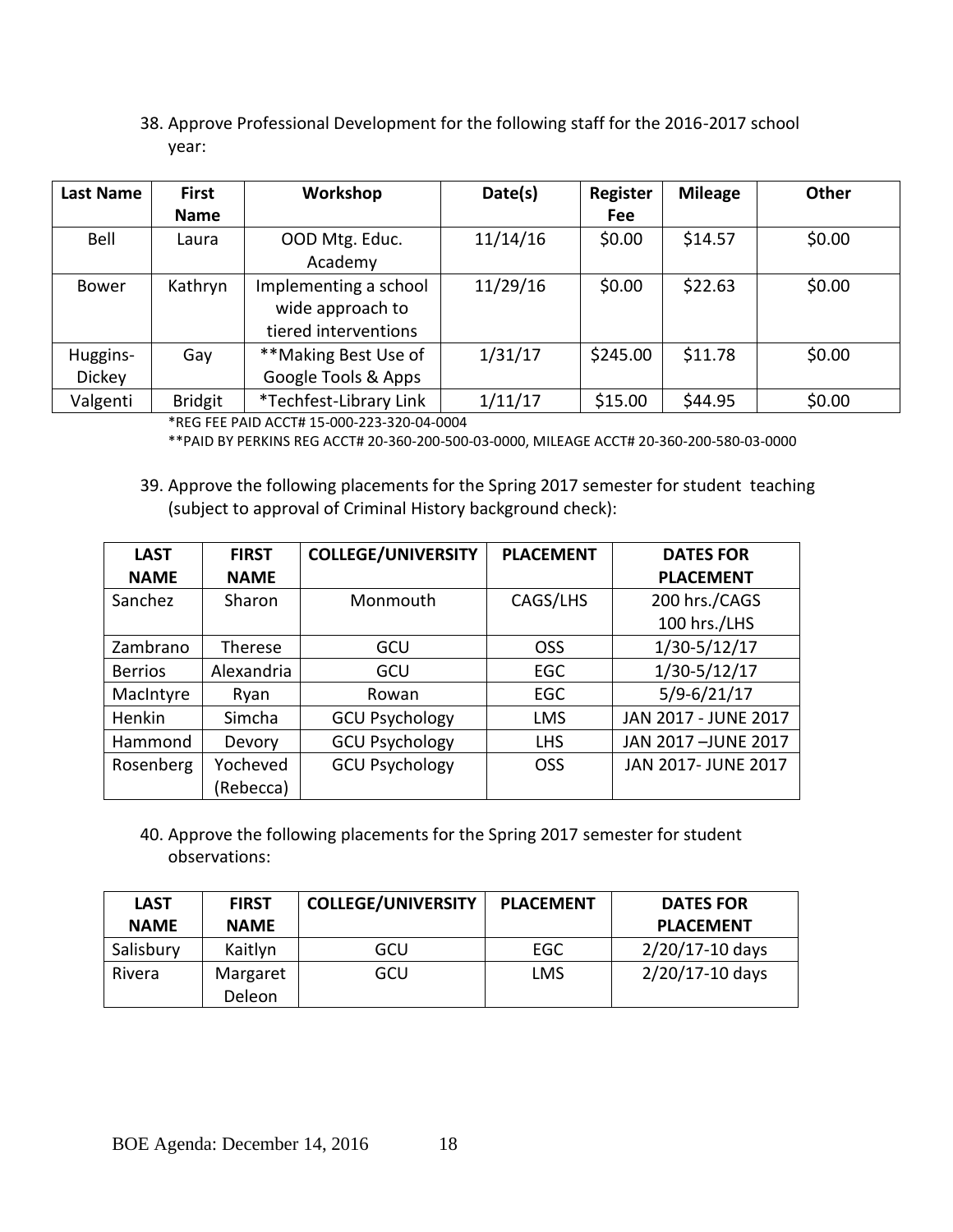#### **Date School Where to # Students # Staff / Adults Admission Cost/Acct# Transportation Cost/Acct#** 5/26/17 LMS \*Great Adventure Music in the Parks Competition  $\begin{vmatrix} 114 & 10 & 56,150.00 & 54,350.00 \end{vmatrix}$  $1/12/17$  LMS  $\begin{array}{|c|c|} \hline \end{array}$  \*\*State Theater, New  $B$ runswick  $16$  1  $1$  \$0.00 \$900.00 12/19/16 | LHS | \*\*\*Choir @ Leisure Park | 55 | 1 | \$0.00 | \$220.00  $1/17/17$  LHS  $***$ Academic Competition, Lincroft  $\begin{vmatrix} 5 & 1 & 1 \\ 1 & 1 & 1 \end{vmatrix}$  \$120.00 \$950.00  $1/10/17$  LHS \*\*\*\* Academic Competition, Lincroft  $\begin{vmatrix} 5 & 1 & 1 \\ 1 & 5 & 120.00 \end{vmatrix}$  \$950.00  $3/29/17 4/3/17$  LHS \*\*\*\*\* Olympic Complex, Athletic Competition, Puerto Rico 15 4 \$2,850.00  $\binom{12,00000}{100}$  \$5,400.00 12/9/16 LHS \*\*\*\*\*\*Shore HS Chess League Match – Toms River  $\begin{vmatrix} 10 & 1 \\ 1 & 1 \end{vmatrix}$  \$0.00  $\begin{vmatrix} 5650.00 \\ 1 & 5650.00 \end{vmatrix}$ 3/22/17 LHS \*\*\*\*\*\*\* Teen Arts Festival, OCC <sup>130</sup> <sup>3</sup> \$150.00 \$2,100.00  $1/13/17$  LHS  $\bigcirc$  SOC Courthouse  $\bigcirc$  25  $\bigcirc$  1  $\bigcirc$  \$0.00  $\bigcirc$  \$0.00 12/19/16  $\Big\vert$  LHS  $\Big\vert$  \*\*\*FBLA Business Trip-<br>Bubbakoos Bubbakoos <sup>9</sup> <sup>2</sup> \$0.00 \$120.00  $1/14/17$  | LHS | \$\$JROTC Central Regional HS | 28 | 1 | \$150.00 | \$425.00 1/25/17 LMS \*\*NJ Natural Gas Project Venture Eagle Oaks  $\begin{vmatrix} 16 & 1 \end{vmatrix}$   $\begin{vmatrix} 1 & 30.00 \end{vmatrix}$  \$150.00  $3/7/17$  EGC  $\vert$  \$\$\$Two River Theater  $\vert$  25  $\vert$  4  $\vert$  \$0.00  $\vert$  \$250.00

# 41. Approval of the following school trips:

\*NO COST TO DISTRICT – STUDENT PAID

\*\*TRANSPORTATION REIMBURSED BY NJ NATURAL GAS

\*\*\*ACCT. # 15-000-270-512-03-0003

\*\*\*\*ADM. ACCT. # 15-190-100-890-03-0003 TRANS. ACCT# 15-000-270-512-03-0003

\*\*\*\*\*NO COST TO DISTRICT-STUDENT PAID – SUBJECT TO APPROVAL OF ROSTER

\*\*\*\*\*\*APPROVED 11/17 AGENDA "CHANGE IN DATE"

\*\*\*\*\*\*\*ADM. PAID WITH CLUB FUNDS, TRANSPORTATION ACCT# 15-000-270-512-03-0003

\$ BUSING PROVIDED THROUGH ASPIRE HIGH

\$\$ PERKINS REG 20-360-100-800-03-0000 TRANSPORTATION 20-360-200-500-03-0000

\$\$\$TRANSPORTATION REIMBURSED BY TWO RIVER THEATER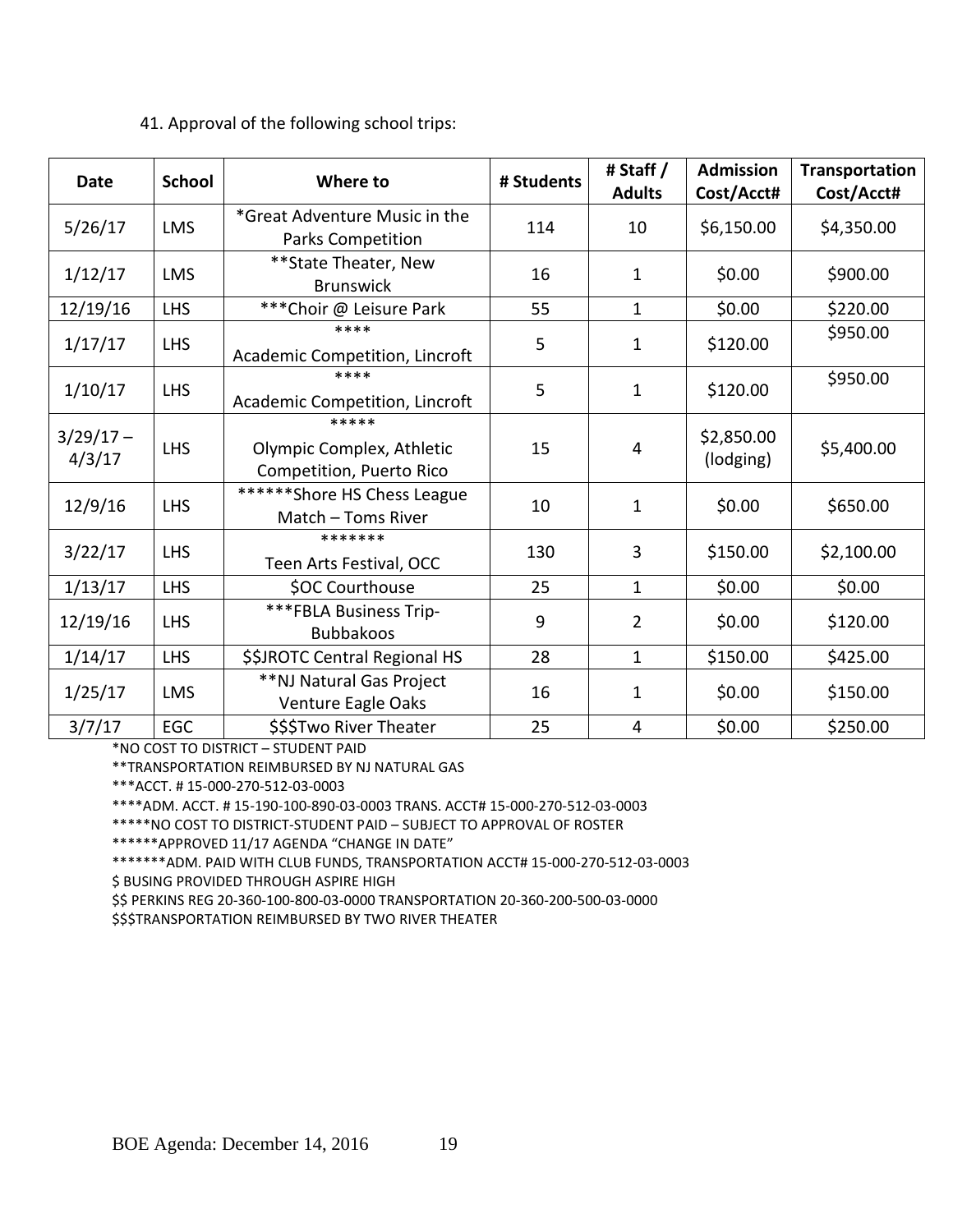42. Approve the 2016-2017 school year tuition costs for the following out-of-district placements, to be paid through budget account # 11-000-100-566-00-0000.

| <b>Number</b> | Placement                                                                          | <b>Per Diem</b><br><b>Rate/Monthly Rate</b>                                       | Aide/Nurse Per<br>Diem/Monthly | <b>Program Date</b>  |
|---------------|------------------------------------------------------------------------------------|-----------------------------------------------------------------------------------|--------------------------------|----------------------|
| 905795        | Bais Chinuch L'Bonos Bayis<br>Ruchel (Bais Rochel)                                 | \$4,360.00/month                                                                  |                                | 9/1/2016-6/23/2017   |
| 906888        | Bais Faiga School For Girls                                                        | \$86,257.00/year                                                                  | \$35,000.00/year               | 9/7/2016-6/21/2017   |
| 906843        | Bais Rivka Rochel                                                                  | \$1,265.00/month                                                                  | \$2,500.00/month               | 7/1/2016-6/30/2017   |
| 906843        | Bais Rivka Rochel                                                                  | \$1,265.00/month                                                                  | \$2,500.00/month               | 7/1/2016-6/30/2017   |
| 195329        | <b>Bais Shaindel</b>                                                               | \$1,750.00/month                                                                  | \$4,644.00/month               | 9/1/2016-6/30/2017   |
| 175322        | <b>Bais Shaindel</b>                                                               | \$1,750.00/month                                                                  | \$2,064.00/month               | 9/1/2016-6/30/2017   |
| 904125        | Manchester Regional Day<br><b>School (Correction from</b><br>9/21/16 Board Agenda) | \$369.44/day                                                                      |                                | 9/14/2016-6/30/2017  |
| 916374        | Ocean Academy                                                                      | \$133.17/1/2 day<br>(change in program<br>was full day, now $\frac{1}{2}$<br>day) |                                | 10/17/2016-6/30/2017 |
| 907769        | The Education Academy                                                              | \$285.83/day                                                                      | \$134.00/day                   | 11/16/2016-6/30/2017 |
| 905763        | Yeshiva Orchos Chaim                                                               | \$8,845.98/month                                                                  | \$2,000.00/month               | 7/1/2016-6/25/2017   |
| 908015        | Yeshiva Orchos Chaim                                                               | \$5,625.12/month                                                                  | \$1,091.91/month               | 7/1/2016-6/25/2017   |
| 191550        | <b>Coastal Learning Center</b>                                                     | \$278.72/ per day                                                                 |                                | 12/8/2016-6/30/2017  |

43. Approve the following 2015-2016 school year tuition costs for the following out-of district placements, to be paid through budget account # 11-000-100-566-00-0000.

| <b>Number</b> | <b>Placement</b>            | <b>Per Diem</b><br><b>Rate/Monthly Rate</b> | Aide/Nurse<br>Per<br>Diem/Monthly | <b>Program Date</b> |
|---------------|-----------------------------|---------------------------------------------|-----------------------------------|---------------------|
| 920796        | <b>Center for Education</b> | \$305.55/day                                |                                   | 5/16/2016-6/30/2016 |
| 919854        | <b>Center for Education</b> | \$305.55/day                                |                                   | 2/22/2016-6/30/2016 |

44. Approve the following 2016-2017 school year tuition costs for the following out-ofdistrict placements, to be paid through budget account # 11-000-100-569-00-0000.

| <b>Number</b> | Placement           | Per Diem<br>Rate/Monthly<br>Rate | Aide/Nurse Per<br>Diem/Monthly | <b>Start Date</b>  |
|---------------|---------------------|----------------------------------|--------------------------------|--------------------|
| 165322        | Marie H. Katzenbach | \$7,560.30/month                 | \$1,890.00/month               | 9/1/2016-6/30/2017 |
|               | School for the Deaf |                                  | (residential cost)             |                    |
| 175331        | Marie H. Katzenbach | \$7,560.30/month                 | \$1,890.00/month               | 9/1/2016-6/30/2017 |
|               | School for the Deaf |                                  | (residential cost)             |                    |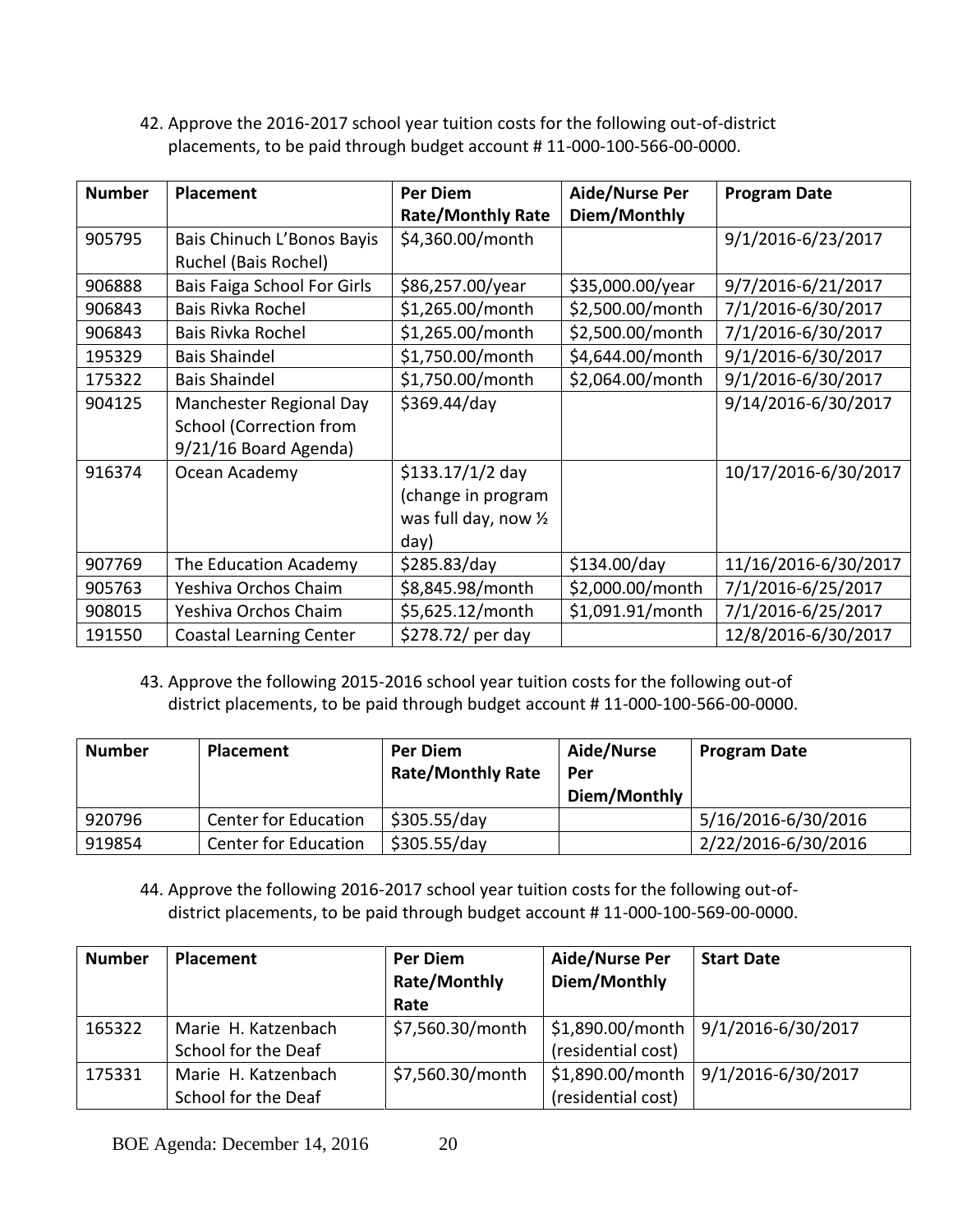45. Approve the following 2016-2017 school year tuition costs for the following out-ofdistrict placements to be paid through budget account # 11-000-100-561-00-0000.

| <b>Number</b> | Placement                                                                                 | Per Diem<br>Rate/Monthly<br>Rate | Aide/Nurse Per<br>Diem/Monthly | <b>Program Date</b> |
|---------------|-------------------------------------------------------------------------------------------|----------------------------------|--------------------------------|---------------------|
| 913542        | <b>Barnegat Township School</b><br>District- Cecil S. Collins<br><b>Elementary School</b> | \$1,426.40/month                 |                                | 9/6/2016-6/30/2017  |
| 915513        | Toms River Regional Board<br>of Education                                                 | \$69.53/day                      |                                | 9/29/2016-6/16/2017 |
| 922659        | Toms River Regional Board<br>of Education                                                 | \$74.29/day                      |                                | 9/15/2016-6/16/2017 |
| 916246        | Toms River Regional Board<br>of Education                                                 | \$2,085.83/month                 |                                | 9/6/2016-6/16/2017  |
| 908851        | Toms River Regional Board<br>of Education                                                 | \$2,085.83/month                 |                                | 9/6/2016-6/16/2017  |
| 918118        | Toms River Regional Board<br>of Education                                                 | \$2,085.83/month                 |                                | 9/6/2016-6/16/2017  |

46. Approve NJ Commission for the Blind and Visually Impaired to service the following students for the 2016-2017 school year, to be paid through budget account # 11-000- 216-320-00-0000.

| <b>Number</b> | <b>Placement</b>                               | Rate       | <b>Program Date</b> |
|---------------|------------------------------------------------|------------|---------------------|
| 921274        | Commission For The Blind and Visually Impaired | \$1,900.00 | 9/6/2016-6/30/2017  |
| 919169        | Commission For The Blind and Visually Impaired | \$1,900.00 | 9/6/2016-6/30/2017  |
| 908521        | Commission For The Blind and Visually Impaired | \$1,900.00 | 9/6/2016-6/30/2017  |

47. Approve payment to SCHI for the following students to have attended Camp Menucha and Camp Yaish for Summer of 2016, at a cost of \$7,900.00 per student, to be paid through budget account # 11-000-100-566-00-0000.

| <b>Number</b> | Camp         | <b>Program Date</b> |
|---------------|--------------|---------------------|
| 907783        | Camp Menucha | 7/4/2016-8/22/2016  |
| 155315        | Camp Menucha | 7/4/2016-8/22/2016  |
| 905614        | Camp Menucha | 7/4/2016-8/22/2016  |
| 907325        | Camp Menucha | 7/4/2016-8/22/2016  |
| 908591        | Camp Menucha | 7/4/2016-8/22/2016  |
| 919256        | Camp Menucha | 7/4/2016-8/22/2016  |
| 909049        | Camp Menucha | 7/4/2016-8/22/2016  |
| 175326        | Camp Menucha | 7/4/2016-8/22/2016  |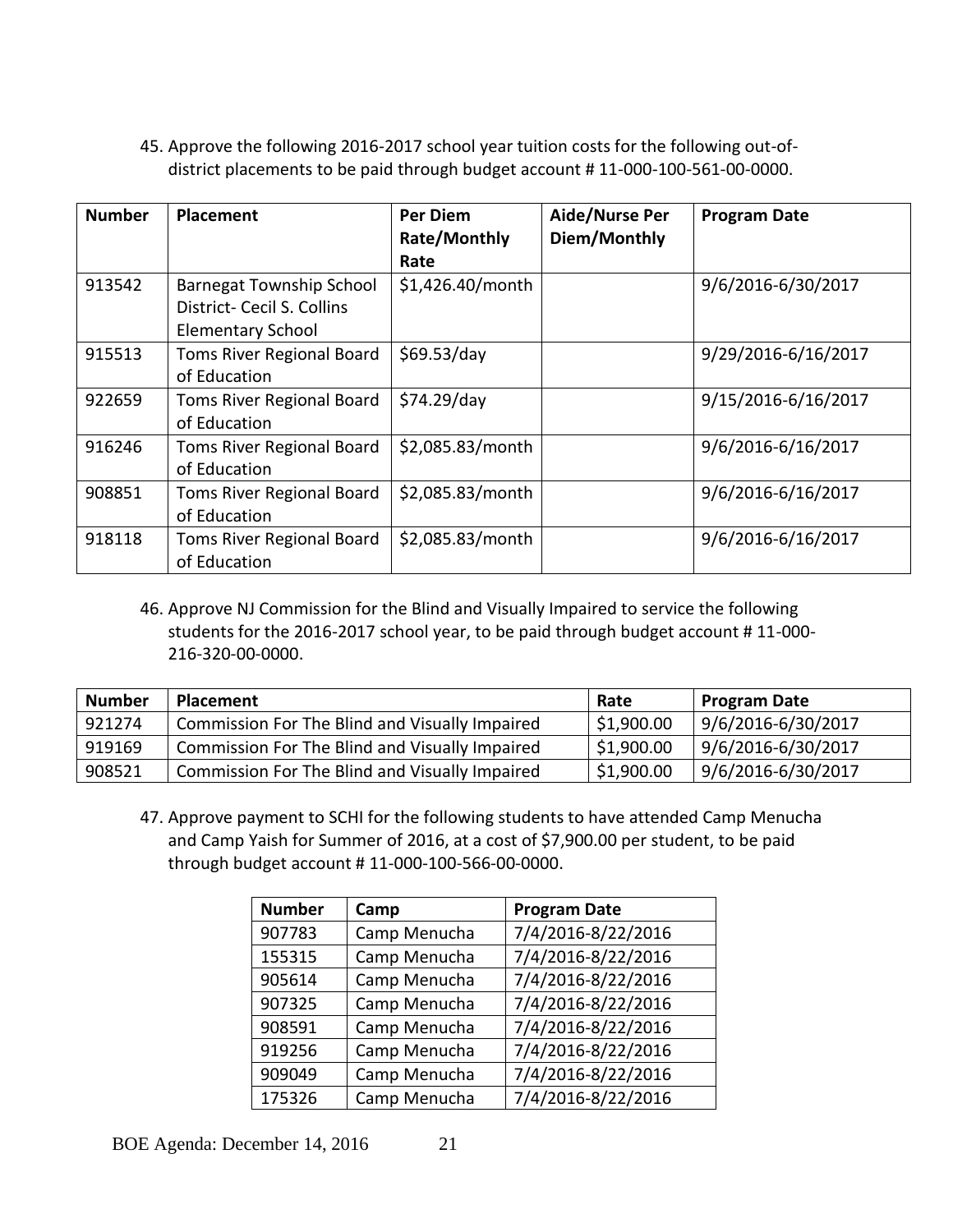| <b>Number</b> | Camp         | <b>Program Date</b> |
|---------------|--------------|---------------------|
| 175327        | Camp Menucha | 7/4/2016-8/22/2016  |
| 905718        | Camp Menucha | 7/4/2016-8/22/2016  |
| 908355        | Camp Menucha | 7/4/2016-8/22/2016  |
| 145326        | Camp Menucha | 7/4/2016-8/22/2016  |
| 905758        | Camp Menucha | 7/4/2016-8/22/2016  |
| 909696        | Camp Menucha | 7/4/2016-8/22/2016  |
| 906841        | Camp Menucha | 7/4/2016-8/22/2016  |
| 913355        | Camp Menucha | 7/4/2016-8/22/2016  |
| 215338        | Camp Yaish   | 7/14/2016-8/28/2016 |
| 905583        | Camp Yaish   | 7/14/2016-8/28/2016 |
| 155313        | Camp Yaish   | 7/14/2016-8/28/2016 |
| 155314        | Camp Yaish   | 7/14/2016-8/28/2016 |
| 905595        | Camp Yaish   | 7/14/2016-8/28/2016 |
| 905334        | Camp Yaish   | 7/14/2016-8/28/2016 |
| 215343        | Camp Yaish   | 7/14/2016-8/28/2016 |
| 145318        | Camp Yaish   | 7/14/2016-8/28/2016 |
| 195327        | Camp Yaish   | 7/14/2016-8/28/2016 |
| 907004        | Camp Yaish   | 7/14/2016-8/28/2016 |
| 145321        | Camp Yaish   | 7/14/2016-8/28/2016 |
| 185320        | Camp Yaish   | 7/14/2016-8/28/2016 |
| 905656        | Camp Yaish   | 7/14/2016-8/28/2016 |
| 905658        | Camp Yaish   | 7/14/2016-8/28/2016 |
| 195331        | Camp Yaish   | 7/14/2016-8/28/2016 |
| 165319        | Camp Yaish   | 7/14/2016-8/28/2016 |
| 905864        | Camp Yaish   | 7/14/2016-8/28/2016 |
| 145324        | Camp Yaish   | 7/14/2016-8/28/2016 |
| 912782        | Camp Yaish   | 7/14/2016-8/28/2016 |
| 215352        | Camp Yaish   | 7/14/2016-8/28/2016 |
| 165323        | Camp Yaish   | 7/14/2016-8/28/2016 |
| 175328        | Camp Yaish   | 7/14/2016-8/28/2016 |
| 906781        | Camp Yaish   | 7/14/2016-8/28/2016 |
| 905740        | Camp Yaish   | 7/14/2016-8/28/2016 |
| 906653        | Camp Yaish   | 7/14/2016-8/28/2016 |
| 905755        | Camp Yaish   | 7/14/2016-8/28/2016 |
| 165324        | Camp Yaish   | 7/14/2016-8/28/2016 |
| 175330        | Camp Yaish   | 7/14/2016-8/28/2016 |
| 215355        | Camp Yaish   | 7/14/2016-8/28/2016 |
| 905788        | Camp Yaish   | 7/14/2016-8/28/2016 |
| 195337        | Camp Yaish   | 7/14/2016-8/28/2016 |
| 905799        | Camp Yaish   | 7/14/2016-8/28/2016 |
| 205347        | Camp Yaish   | 7/14/2016-8/28/2016 |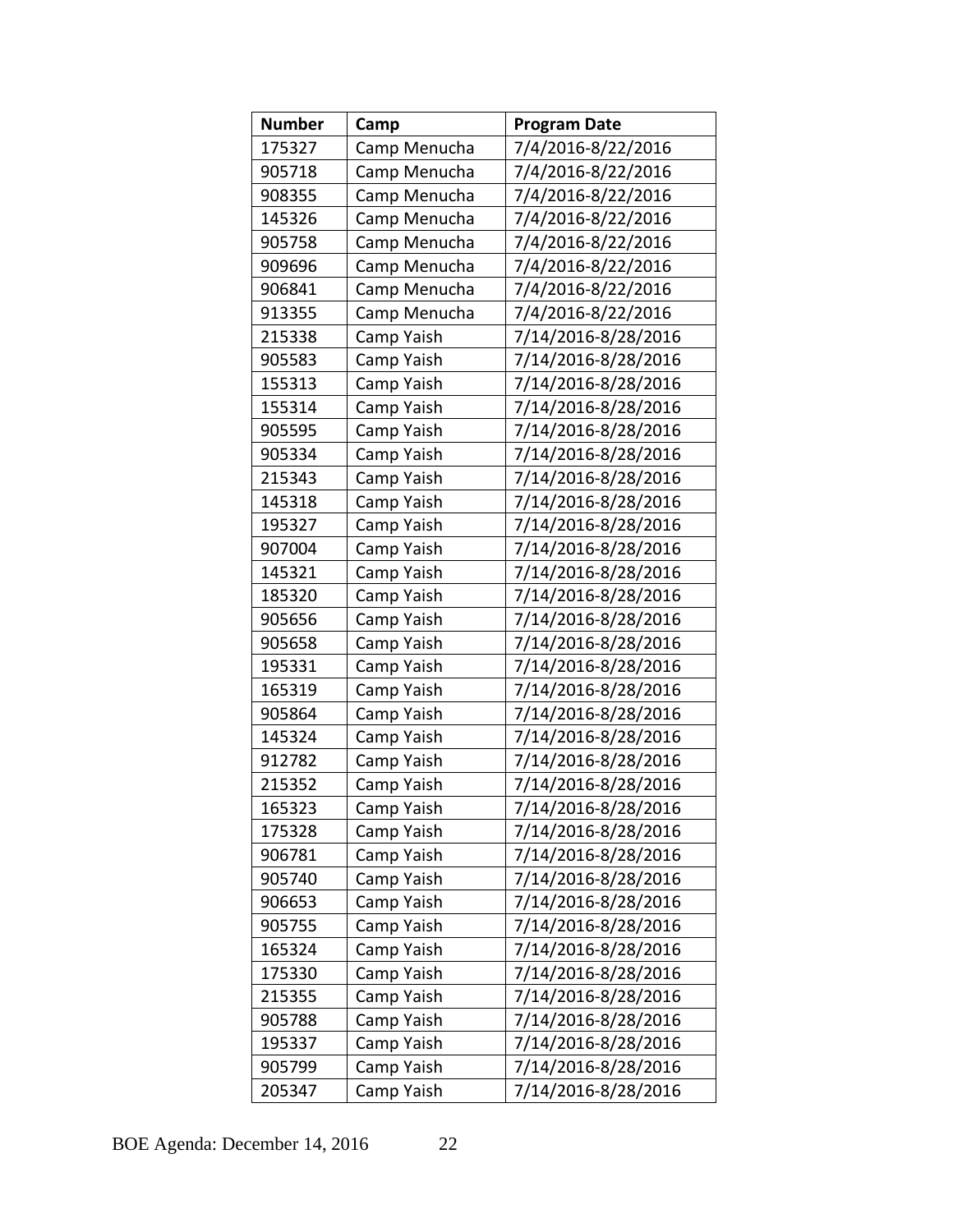| Number | Camp       | <b>Program Date</b> |
|--------|------------|---------------------|
| 185327 | Camp Yaish | 7/14/2016-8/28/2016 |

- 48. Approve reimbursement to parents of student 910226 who attended Camp Rominu for Summer of 2016 from July 5, 2016 to August 29, 2016; at a cost of \$6,000.00, to be paid through budget account # 11-000-100-566-00-0000.
- 49. Approve Priscilla Figueroa, paraprofessional LHS as a 1:1 aide for student 171024 for afterschool sport activities, not to exceed 25 hours a week, at a rate of \$15.96 per hour for the 2016-2017 school year, to be paid through budget account # 11-000-217-106-03- 0003. (Replacement for Daniel DeSantis. (Original Board approved on August 24, 2016.)
- 50. Approve Therapeutic Solutions LLC to provide occupational therapy, at a rate of \$65.00 per hour; not to exceed 25 hours per week, to be paid through budget account # 11- 000-216-320-00-0000.
- 51. Approve Say it Right Speech and Language LLC to provide speech therapy services, at a rate of \$70.00 per hour; not to exceed 15 hours per week, to be paid through budget account # 11-000-216-320-00-0000.
- 52. Approve Elderberry Enterprises, Inc. to provide speech therapy, at a rate of \$65.00 per hour, not to exceed 25 hours per week, to be paid through budget account # 11-000- 216-320-00-0000.
- 53. Medical/Administrative Homebound Instruction for the following students by the following agency/consultant. (Budget Account #11-150-100-320-00-0000; 11-150-100- 320-15-0015; 11-150-100-101-00-0000).

| <b>Number</b> | <b>Agency/Consultant</b>                    | Date                 | <b>Hourly Rate</b> |
|---------------|---------------------------------------------|----------------------|--------------------|
| 141155        | <b>Florence Bivins Rhoney</b>               | 12/8/16-1/8/17       | \$40.00            |
| 161267        | <b>Florence Bivins Rhoney</b>               | 11/16/16-12/2/16     | \$40.00            |
| 171037        | Megan Blue, Gina Pagliaro, Joan Bivins      | $12/6/16 - 3/26/17$  | \$40.00            |
| 171254        | Patricia Gregory, Christine Fagan, Megan    | $11/9/16 - 12/9/16$  | \$40.00            |
|               | Blue, Lisa Piero                            |                      |                    |
| 171294        | <b>Candy Herringer</b>                      | $11/22/16 - 12/2/16$ | \$40.00            |
| 171337        | Gina Pagliaro, Megan Blue, Sharon Haluska,  | 10/21/16-12/26/16    | \$40.00            |
|               | Patricia Gregory                            |                      |                    |
| 181343        | Patricia Gregory, Christine Fagan, Megan    | $11/7/16 - 11/23/16$ | \$40.00            |
|               | Blue, Lisa Piero                            |                      |                    |
| 181551        | Patrice Gregory, Florence Bivins Rhoney     | $11/28/16 - 12/9/16$ | \$40.00            |
| 184127        | Candy Herriger, Lisa Piero, Frank Harrison* | $11/8/16 - 12/8/16$  | \$40.00            |
| 184127        | Joan Bivins                                 | $12/8/16 - 1/8/17$   | \$40.00            |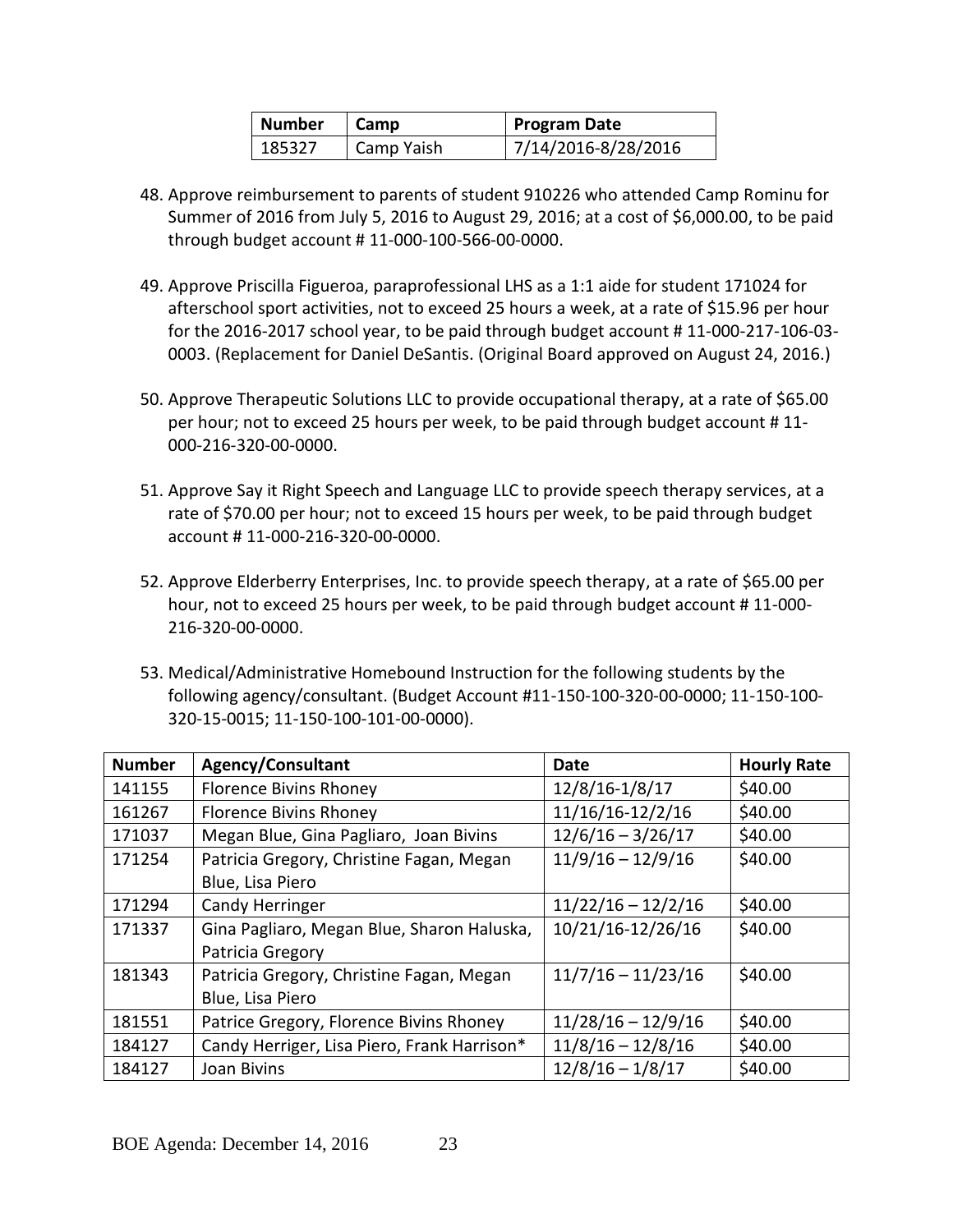| <b>Number</b> | Agency/Consultant                           | <b>Date</b>           | <b>Hourly Rate</b> |
|---------------|---------------------------------------------|-----------------------|--------------------|
| 191221        | Iranya Magbuana, Sharon Haluska, Lisa       | $10/21/16 - 11/3/16$  | \$40.00            |
|               | Piero, Barry Hoberman                       |                       |                    |
| 191277        | Kathryn Bower                               | 11/20/16 -12/20/16    | \$40.00            |
| 194328        | Jeanette Callahan                           | $11/9/16 - 1/9/17$    | \$40.00            |
| 194722        | Barry Hoberman                              | 11/15/16-12/2/16      | \$40.00            |
| 195329        | Kathryn Bower                               | $11/13/16 - 12/13/16$ | \$40.00            |
| 204859        | Cheri Caravano, Megan Toal, Lisa Piero,     | 12/3/16-1/3/2017      | \$40.00            |
|               | Kelly Jankowski                             |                       |                    |
| 205047        | Micahel Webb, Karen McPartlin               | $11/29/16 - 6/30/17$  | \$40.00            |
| 205333        | Kathryn Bower                               | $11/13/16 - 12/13/16$ | \$40.00            |
| 905696        | Danielle Young                              | $11/3/16 - 2/3/17$    | \$40.00            |
| 906312        | Patricia Gregory                            | 11/29/16 -1/2/17      | \$40.00            |
| 906349        | Megan Blue, Gina Pagliaro, Patricia Gregory | $11/14/16 - 11/29/16$ | \$40.00            |
| 906965        | <b>Brenda Douglas</b>                       | $12/11/16 - 1/11/17$  | \$40.00            |
| 907686        | Lisa Piero, Barry Hoberman                  | $10/25/16 - 11/6/16$  | \$40.00            |
| 907722        | Carmella Quick, Lisa Piero                  | 12/24/16-1/24/17      | \$40.00            |
| 909392        | <b>Aridaire Gillette</b>                    | $12/7/16 - 1/7/17$    | \$40.00            |
| 912427        | Florence Bivins-Rhoney                      | 11/28/16-12/28/16     | \$40.00            |
| 914191        | <b>Florence Bivins-Rhoney</b>               | 11/27/16 -12/27/16    | \$40.00            |
| 918529        | Iryna Magbanua                              | 11/21/16-11/28/16     | \$40.00            |
| 919372        | <b>Frank Harrison</b>                       | $11/23/16 - 12/23/16$ | \$40.00            |
| 922073        | Frank Harrison*                             | $11/7/16 - 11/23/16$  | \$40.00            |
| 922082        | Barry Hoberman                              | $12/21/16 - 1/21/17$  | \$40.00            |
| 922134        | Kathryn Bower                               | $12/17/16 - 1/17/17$  | \$40.00            |
| 922337        | Gail Condon, Kathy Bower                    | 11/23/16 -12/23/16    | \$40.00            |

\*corrected from previous agenda

- 54. Approve Michael Webb to provide Home Instruction for the 2016 2017 school year, at a rate of \$40.00 per hour, to be paid through budget accounts 11-150-100-320-00-0000; 11-150-100-320-15-0015.
- 55. **Be It Hereby Resolved,** that the Board of Education approve the settlement in the student matter captioned, *M.D. and M.D. o/b/o M.D. v. Lakewood Township Board of Education*, OAL Docket. No. EDS 09212-16, Agency Ref. No. 2016-24270 in accordance with the terms of the Settlement and General Release provided to the Board which is on file in the office of the Business Administrator.
- 56. Approve the following staff member for the 2016-2017 Mentor Program:

Peace, Stacy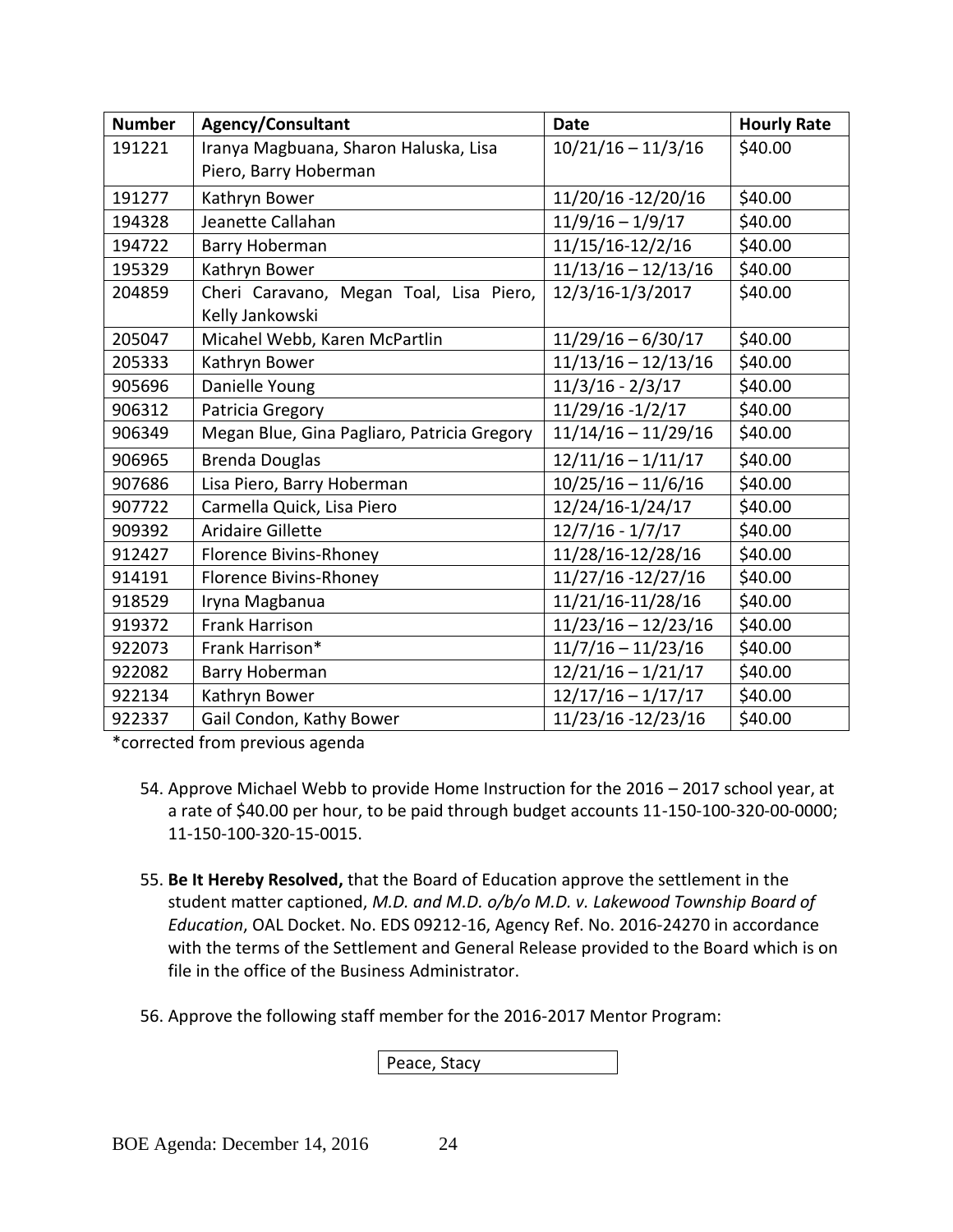- 57. Approve the purchase of 55 Reading A-Z licenses from Learning A-Z company for teachers in grades K-2, for a period of one year, from December 31, 2016 through December 31, 2017, at a total cost of \$4,961.13, to be paid equally through budget accounts: 15-190-100-610-05-0005; 15-190-610-06-0006; 15-190-610-07-0007; 15-190- 610-09-0009; and 15-190-610-10-0010.
- 58. Approval Holly Schwiebert, Kari Novatin and Allison Fusco for overtime for work performed beyond the contracted hours, a maximum of 15 hours a week, not to exceed 225 hours per person for the year, at a rate of time and a half, to be paid through Chapter 192/193 funds, budget account #20-502-200-100-00-0015.

### **IMPORTANT INFORMATION:**

Fire Drill Report – October 2016 & November 2016 Security Drill Report – October 2016 & November 2016 HIB Report –

### **B. PERSONNEL**

- 1. CERTIFICATED
	- a. Resignations
		- 1. WEISZ, Adina Supervisor of Related Services & IDEA Coordinator Rescinded (Original Board Agenda September 21, 2016)
		- 2. MIKHEIL, Nancy Teacher – ESL – Piner Effective: January 17, 2017 or sooner
		- 3. STURM, Bonnie CAS Stockroom Clerk – ONLY December 31, 2016
	- b. Retirements
		- 1. TAULAFO, Cindy Teacher – Physical Education – EGC Effective: June 30, 2017
	- c. Terminations None At This Meeting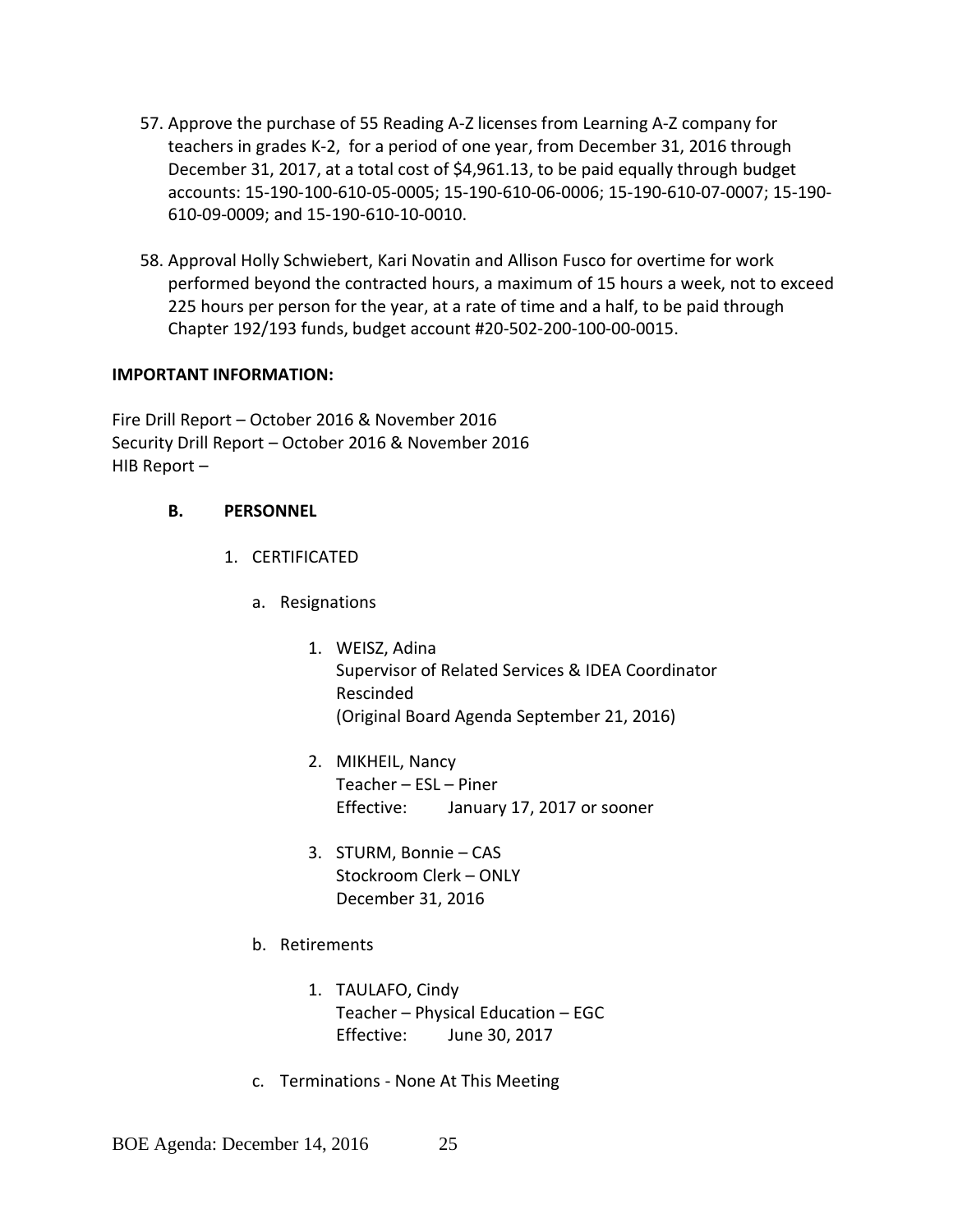d. Leaves of Absence

1. KLEBOWICZ, Taryn SSS-Teacher NJFL-Sick (10 days) & Personal (4 Days)-Paid Effective: September 7, 2016 Terminating: September 26, 2016 NJFL-Unpaid Effective: September 27, 2016 Terminating: November 28, 2016 (12 weeks total) FMLA: Unpaid Effective: November 29, 2016 Returning: February 3, 2017(10 weeks) (Extended from original Board approved 8/24/16 request)

2. LASDUN, Ahuva

Teacher-LECC-CI FMLA-Sick (5 days)-Paid Effective: January 9, 2017 January 16, 2017 (pending attendance data) NJFL-Unpaid Effective: January 17, 2017 Terminating: February 28, 2017 (using 6 week balance) FMLA-Unpaid Effective: March 1, 2017 Returning: March 6, 2017

- 3. MAKSUMOV, Yana Psychologist-SSS/CST Maternity-Sick (4 days)-Paid Effective: November 30, 2016 Terminating: December 5, 2016 Maternity-Unpaid Effective: December 6, 2016 Returning: January 3, 2017
- 4. MILLER, Rivka LECC-Teacher FMLA (8 weeks)-Unpaid Effective: September 29, 2016 Returning: December 13, 2016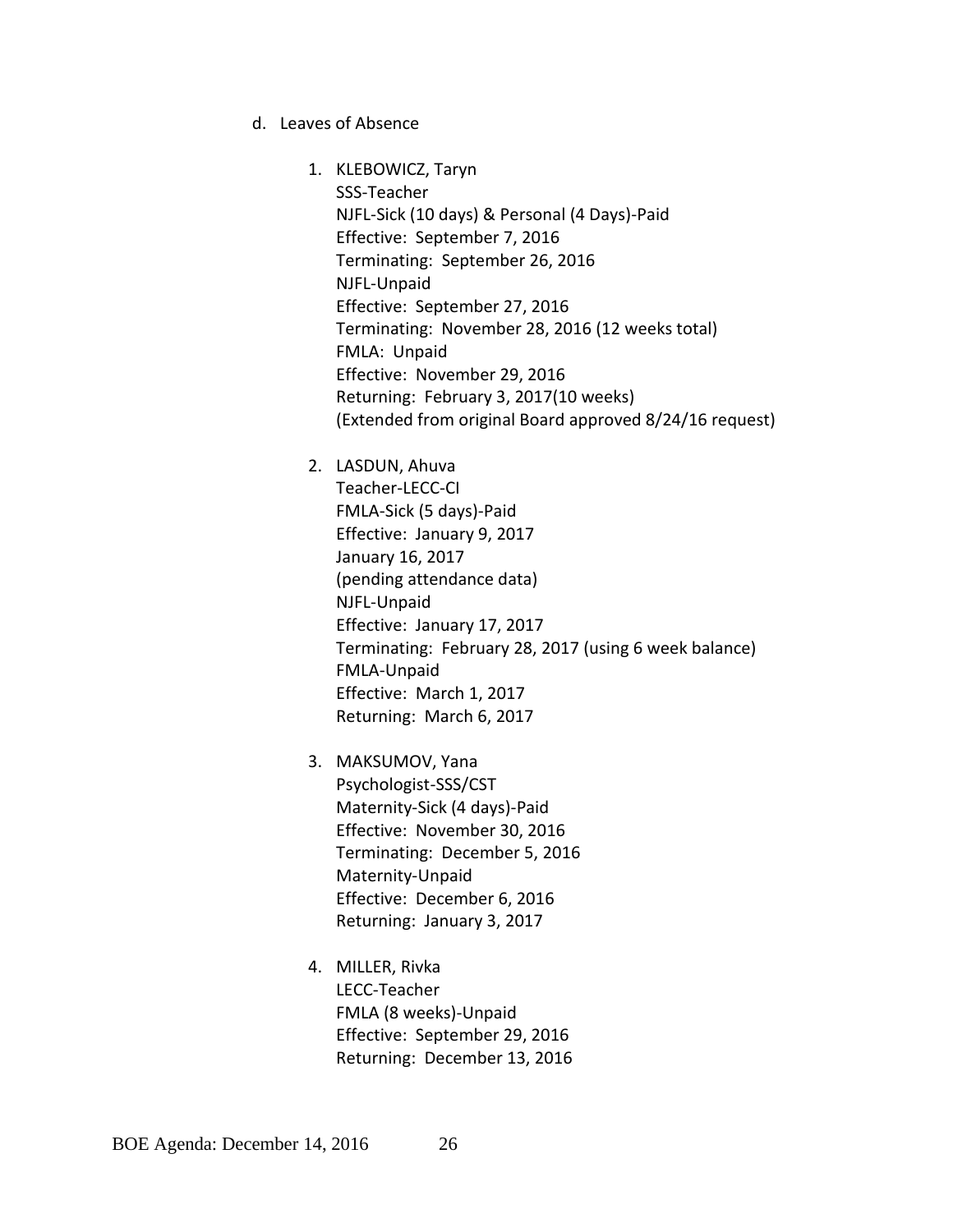5. SOSOWSKY, Beth

OT Therapist-LECC FMLA-Sick (8 days)-Paid Effective: November 28, 2016 Terminating: December 7, 2016 (pending attendance data) FMLA-Extra consideration minus sub paid (5 days)-Paid Effective: December 8, 2016 Terminating: December 14, 2016 FMLA-Unpaid Effective: December 15, 2016 Terminating: February 19, 2017 (12 weeks total) NJFL-Unpaid Effective: February 20, 2017 Returning: April 24, 2017 (9 weeks total)

6. TOLER, Mettria

Teacher-EGC NJFL (4 weeks)-Extra consideration days (19)-Paid Effective: September 1, 2016 Terminating: September 28, 2016 NJFL (8 weeks)-Unpaid Effective: September 29, 2016 Terminating: November 24, 2016 Contractual-(4 weeks)-Unpaid Effective: November 25, 2016 Terminating: January 3, 2017 FMLA-(4 weeks)-Unpaid Effective: January 4, 2017 Returning: January 31, 2017 (extended from original 9/21/board approved request)

- e. Transfers
	- 1. RODRIGUEZ JONES, Magdalis Assistant Principal From: SSS To: EGC Effective: January 3, 2017 Terminating: June 30, 2017 (replacement for Y Cucuro – reassigned) (budget account # 15-000-240-103-05-0005)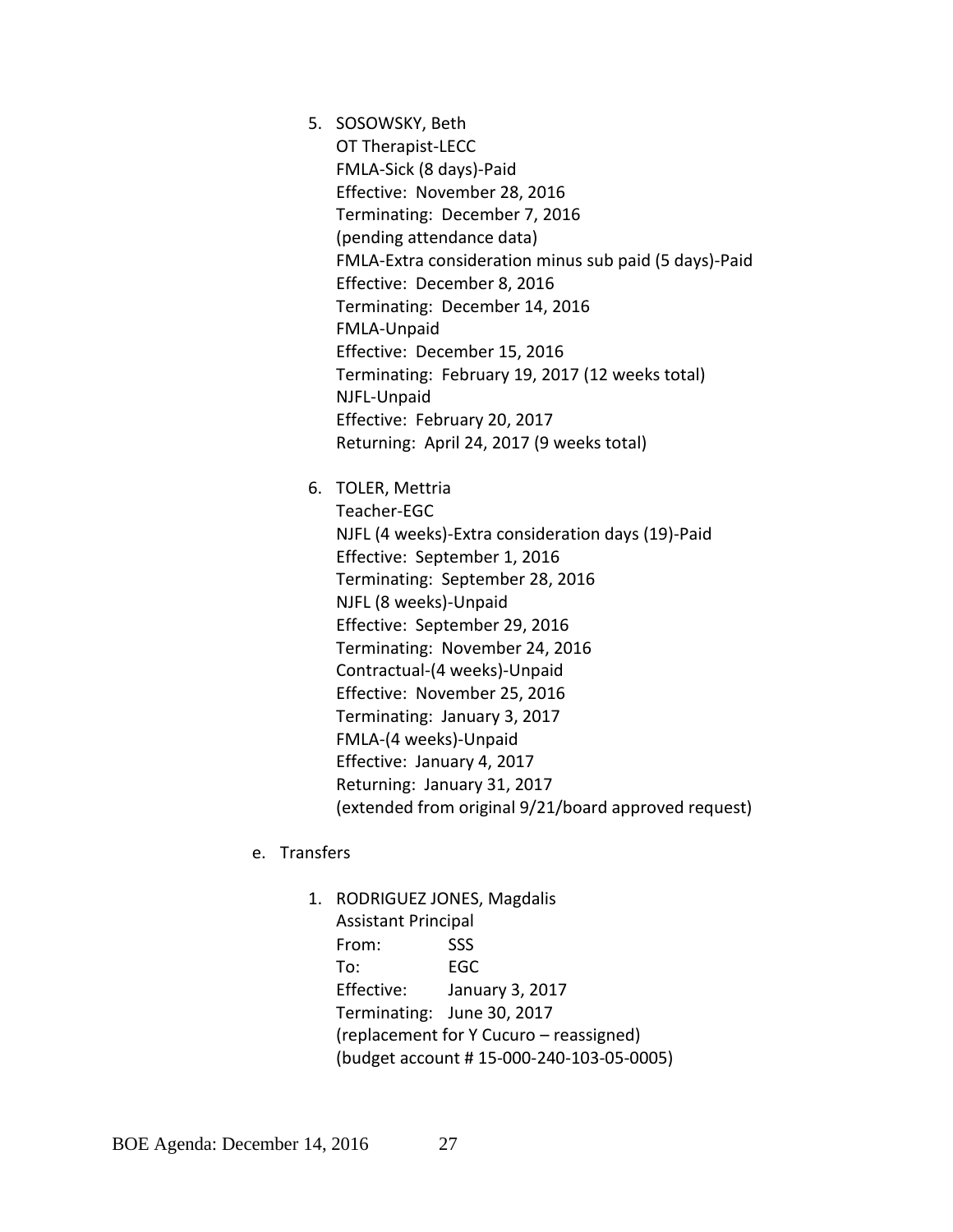2. CUCURO, Yvette Assistant Principal From: EGC To: SSS Effective: January 3, 2017 Terminating: June 30, 2017 (replacement for M Rodriguez Jones – reassigned) (budget account # 15-000-240-103-07-0007)

3. \*GOLDWASSER, Libby From: Teacher – ICR - LECC Campus II To: PSD Teacher – ABA – LECC Campus I Effective: January 3, 2017 Terminating: June 30, 2017 (New Position) (budget account 11-216-100-101-15-0015)

- f. Appointments
	- 1. JASINSKI, Rachel Teacher – ICR - LECC Campus II Effective: January 3, 2017 Terminating: June 30, 2017 (replacement for L Goldwasser – reassigned - \$51,746.00) (Mentoring paid by employee if necessary) (budget account # 11-213-100-101-00-0000) (Pending Transcript)
- g. Reappointments None At This Meeting
- h. Salary Adjustments None At This Meeting
- i. Stipends
	- 1. Co-Curriculum Stipend Positions OSS 2016-2017 School Year per LEA contract Schedule G. Account #15-401-100-100-09-0009

| <b>Teacher</b>  | <b>Position</b>              | <b>Stipend</b> |
|-----------------|------------------------------|----------------|
| Justin Sandford | <b>Winter Concert</b>        | \$273.00       |
| Jessica Wilson  | Winter/Spring Concert        | \$546.00       |
| David Greenberg | <b>Winter/Spring Concert</b> | \$546.00       |
| John Minka      | <b>District Art Show</b>     | \$273.00       |

BOE Agenda: December 14, 2016 28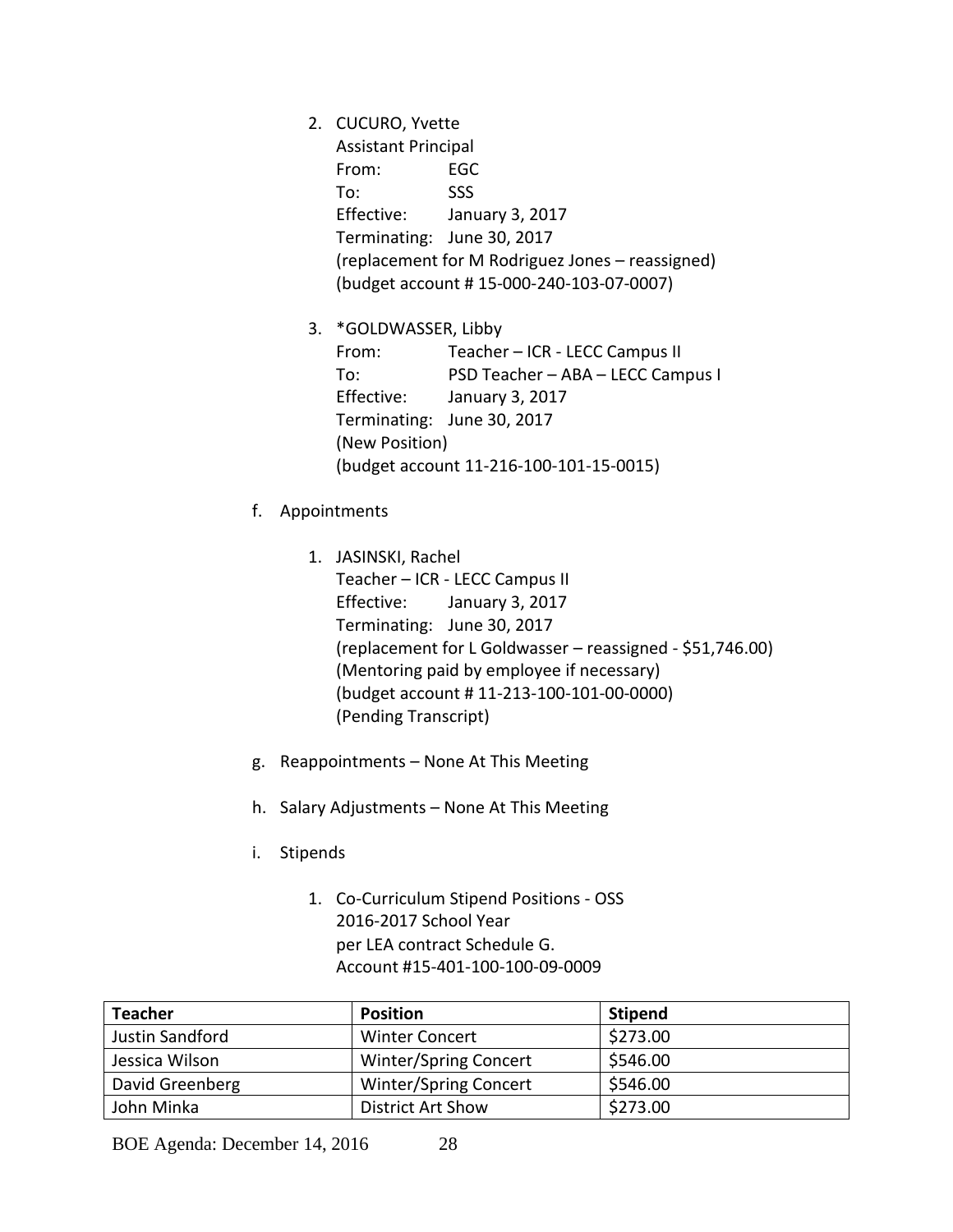| <b>Teacher</b>         | <b>Position</b>          | <b>Stipend</b> |
|------------------------|--------------------------|----------------|
| <b>Kristen DeVuyst</b> | <b>District Art Show</b> | \$273.00       |

2. School Based ACCESS Testing Coordinators 2016-2017 School Year Stipend: \$1,500.00 (Title III, budget account 20-241-200-100-15-0015)

| Alvarez, Angela (OAK)    |
|--------------------------|
| Bouney, Michele (SSS)    |
| Darnowski, Sheila (LMS)  |
| Dimiceli, Rosalie (CAS)  |
| Gonzalez, Evelyn (LHS)   |
| Napolitano, Tara (EGC)   |
| Pribila, Maureen (Piner) |
|                          |

3. Winter Coaches

2016-2017 School Year (budget account #11-402-100-100-15-0000)

| Last Name | <b>First Name</b> | Sport             | Position       | Group | <b>Step</b> | Salarv     |
|-----------|-------------------|-------------------|----------------|-------|-------------|------------|
| Plummer   | James             | <b>Boys Track</b> | Coach<br>Asst. | Ш     |             | \$3,926.00 |

- j. Tuition Reimbursement
	- 1. WOLFE, Staci Teacher – Piner Elementary 3 credits \$2,034.00 EDL 502 Development & Learning in Early Childhood
	- 2. JACOBS, Miriam LDTC – LMS 3 credits \$575.00 EDD 548 Curriculum Development & Instruction
- k. Miscellaneous
	- 1. Name Correction From: GOLDWASSER, Ahuva To: GOLDWASSER, Libby (Original Board approval November 17, 2016 agenda)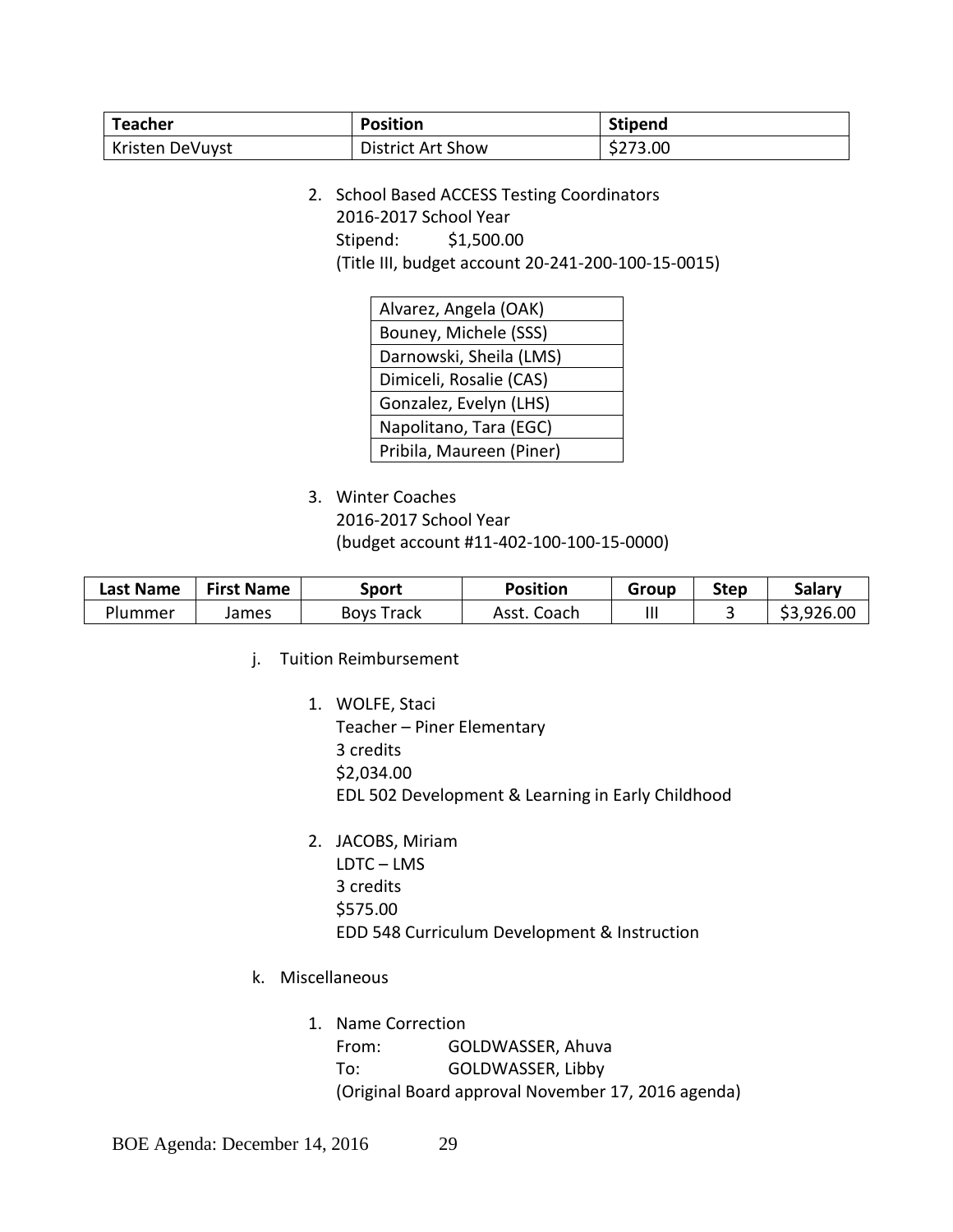#### 2. NON-CERTIFICATED

- a. Resignations
	- 1. TILTON, Francine Paraprofessional – 1:1 – Autistic – OSS Effective: October 28, 2016
	- 2. GOTTFRIED, Tracey Paraprofessional – 1:1 - LLD - Piner Effective: November 30, 2016
	- 3. PAREDES, John Purchasing Agent – District Effective: January 13, 2017
- b. Retirements None At This Meeting
- c. Terminations None At This Meeting
- d. Leaves of Absence
	- 1. AYALA, Leyra LMS-Paraprofessional FMLA-Sick (16 days) & Personal (4 days)-Paid Effective: January 20, 2017 Terminating: February 20, 2017 (pending attendance data) NJFL-Unpaid Effective: February 21, 2017 Returning: May 1, 2017
	- 2. GOLDBAUM, Malky LECC-CIII-Paraprofessional FMLA-Sick (10 days)-Paid Effective: January 31, 2017 Terminating: February 13, 2017 (pending attendance data) FMLA-Unpaid Effective: February 14, 2017 Returning: March 28, 2017 ( 8 weeks total)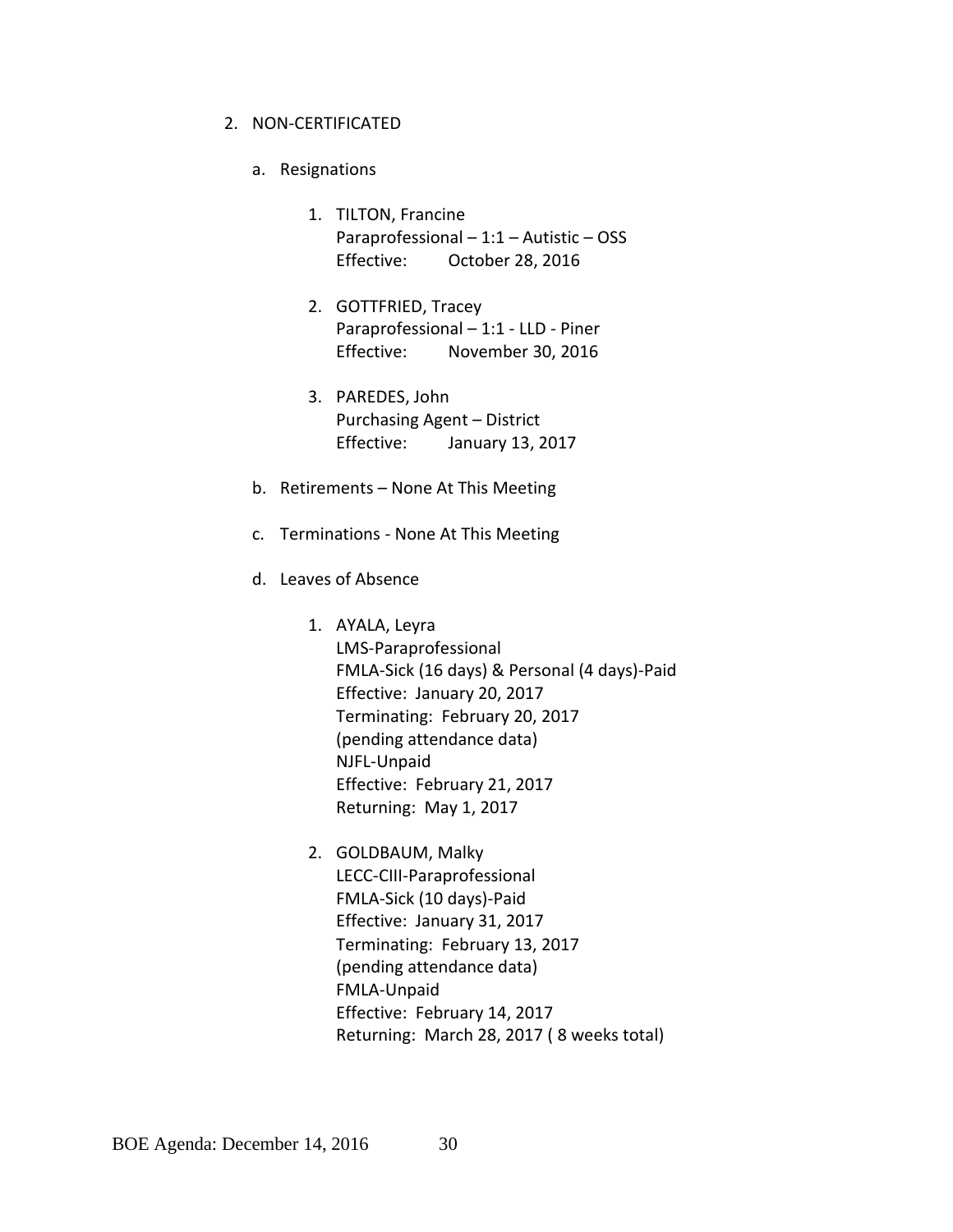- 3. MEZERA, Ingreed Piner-Paraprofessional FMLA-Medical-Sick (12 days) & Personal (4 days)-Paid Effective: December 13, 2016 Terminating: January 12, 2017 (Pending attendance data) FMLA-Medical-Unpaid Effective: January 13, 2017 Returning: March 8, 2017 (12 weeks total)
- 4. MULLER, Shari SSS-Paraprofessional Maternity-Sick (11.5 days)-Paid Effective: December 9, 2016 Terminating: January 4, 2017 (pending attendance data) Maternity-Unpaid Effective: January 5, 2017(.5) Returning: January 6, 2017 (4 weeks)
- 5. RUSSO, Diane BOE-Computer Technician Medical-FMLA-Sick (14 days)-Paid Effective: December 6, 2016 Returning: December 27, 2016
- e. Transfers
	- 1. SUMMERFORD, Margaret From: Paraprofessional 1:1 – LLD – CAS To: Paraprofessional 1:1 – LLD – Piner Effective: November 28, 2016 Terminating: June 30, 2017 (replacement for T Gottfried – resigned - \$19,097.00) (budget account # 11-000-217-106-10-0010)
	- 2. RODRIGUEZ, Lissette From: Secretary I - LEA To: Administrative Secretary – LEA Effective: December 1, 2016 Terminating: June 30, 2017 Salary: Step 10 - \$28,504.00 prorated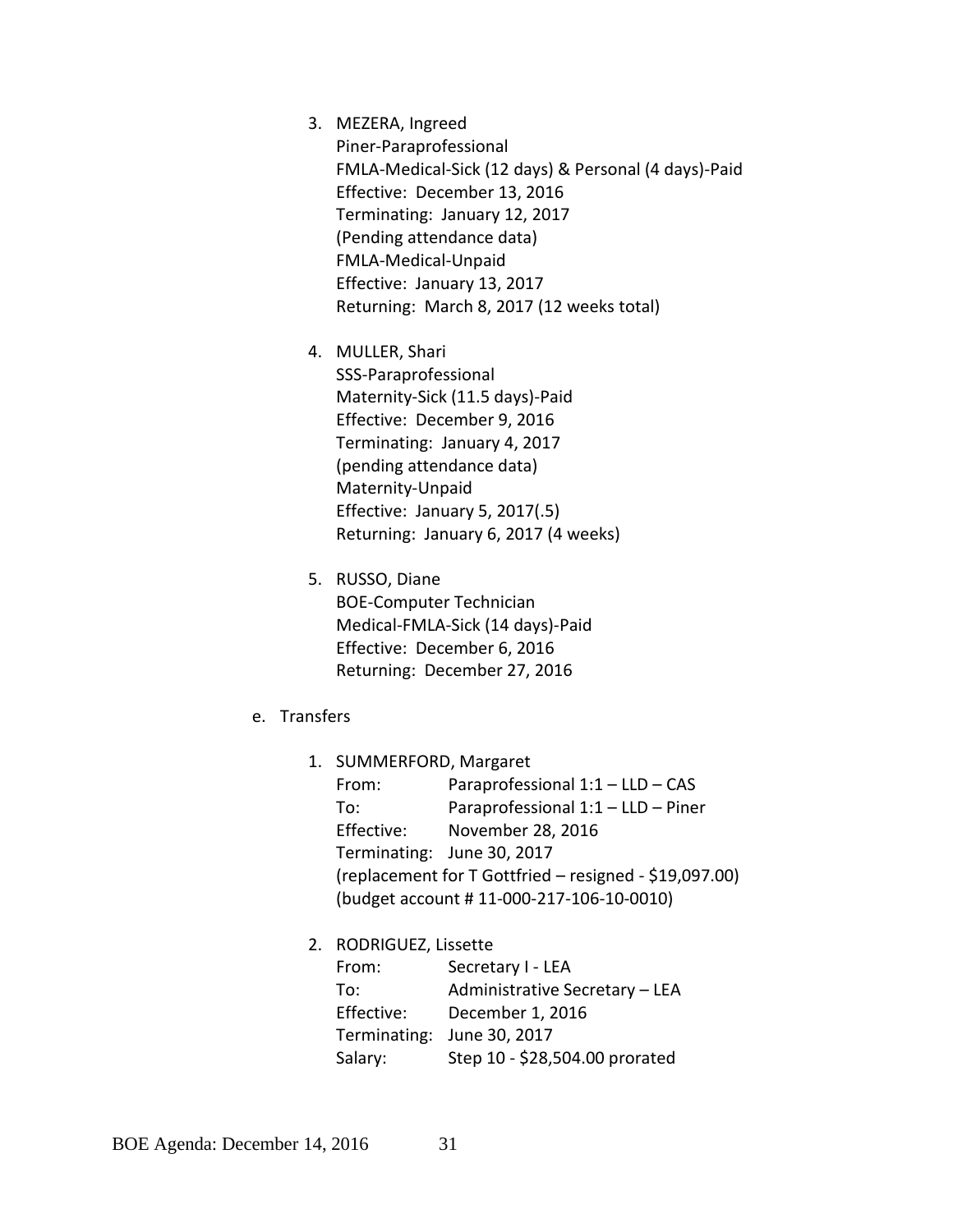3. FUSCO, Allison

| From:                                   | <b>Clerical Assistant</b>   |  |  |  |
|-----------------------------------------|-----------------------------|--|--|--|
| To:                                     | Data & Processing Assistant |  |  |  |
| Effective:                              | December 15, 2016           |  |  |  |
|                                         | Terminating: June 30, 2017  |  |  |  |
| Salary:                                 | \$37,500.00 prorated        |  |  |  |
| (budget account 20-502-200-100-00-0015) |                             |  |  |  |

- f. Appointments
	- 1. KOTCH, Dennis W. Purchasing Agent Effective: December 15, 2016 Terminating: June 30, 2017 Salary: \$95,000.00 prorated (replacement for J Paredes – resigned - \$111,100.00) (budget account # 11-000-251-100-00-0000)
	- 2. PLUMMER, James Paraprofessional – LLD – OSS Effective: December 12, 2016 Terminating: June 30, 2017 Salary: Step 4, 90 Credits - \$19,222.00 prorated (replacement for F Tilton, resigned - \$20,164.00) (budget account # 11-204-100-106-09-0009)
	- 3. CRUZ, Sabrina Paraprofessional - Program – CAS Effective: January 3, 2017 Terminating: June 30, 2017 Salary: Step 1, 90 Credits - \$18,972.00 prorated (replacement for M Summerford – reassigned) (budget account # 11-190-100-106-06-0006) (Pending Transcript)
	- 4. DUFFY, Erin Paraprofessional – 1:1 – EGC Effective: January 3, 2017 Terminating: June 30, 2017 Salary: Step 6, 90 Credits - \$19,514.00 prorated (replacement for M Summerford – reassigned) (budget account # 11-000-217-106-05-0005) (Pending Transcript)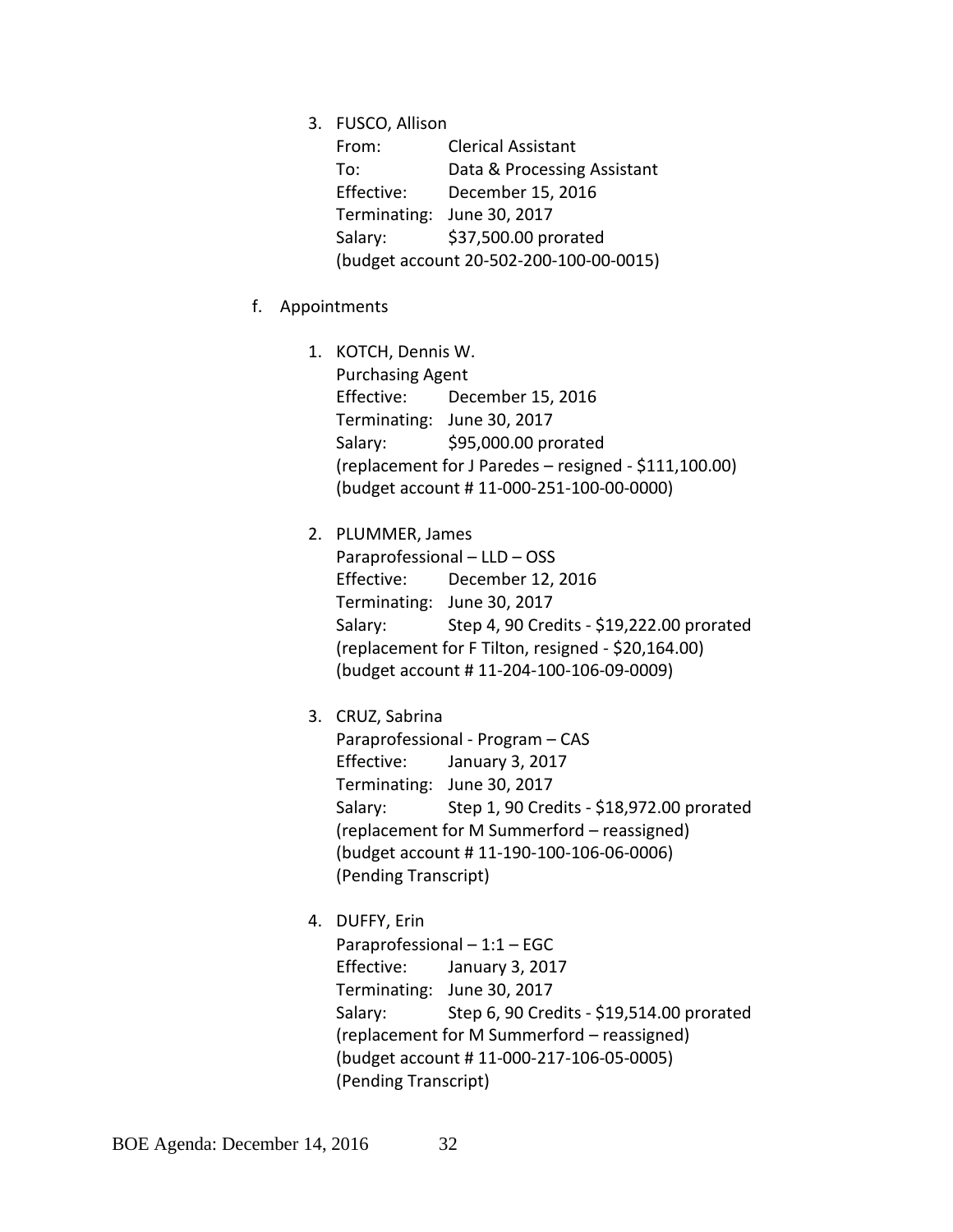5. FLAGG, CaronGayle

Paraprofessional – PS Program – LECC Campus III Effective: January 3, 2017 Terminating: June 30, 2017 Salary: Step 1, 90 Credits - \$18,972.00 prorated (replacement for R Karas – reassigned - \$18,847.00) (budget account # 11-216-100-106-15-0015) (Pending Transcript)

6. \*&\*\*\* Translators - District CST 2016-2017 School Year Pat-time – As Needed Basis \$25.00 per hour (budget account #11-000-10-566-00-0000)

Josefa Asad Larry Ballesteros Kristina Infante Luz N. Nieves Olivia Rosiello

- 7. \*&\*\*\* MURRAY, Jessica Breakfast Aide – CAS Effective: December 19, 2016 Terminating: June 30, 2017 Salary: \$10.00 per hour Not to exceed two (2) hours per day
- 8. SUBSTITUTE PARAPROFESSIONALS 2016-2017 School Year \$12.00 per hour

BURNEY, Sashas-Highly Qualified (pending fingerprints) GORDIAN, Alexander-Highly qualified

- g. Reappointments None At This Meeting
- h. Salary Adjustments– None At This Meeting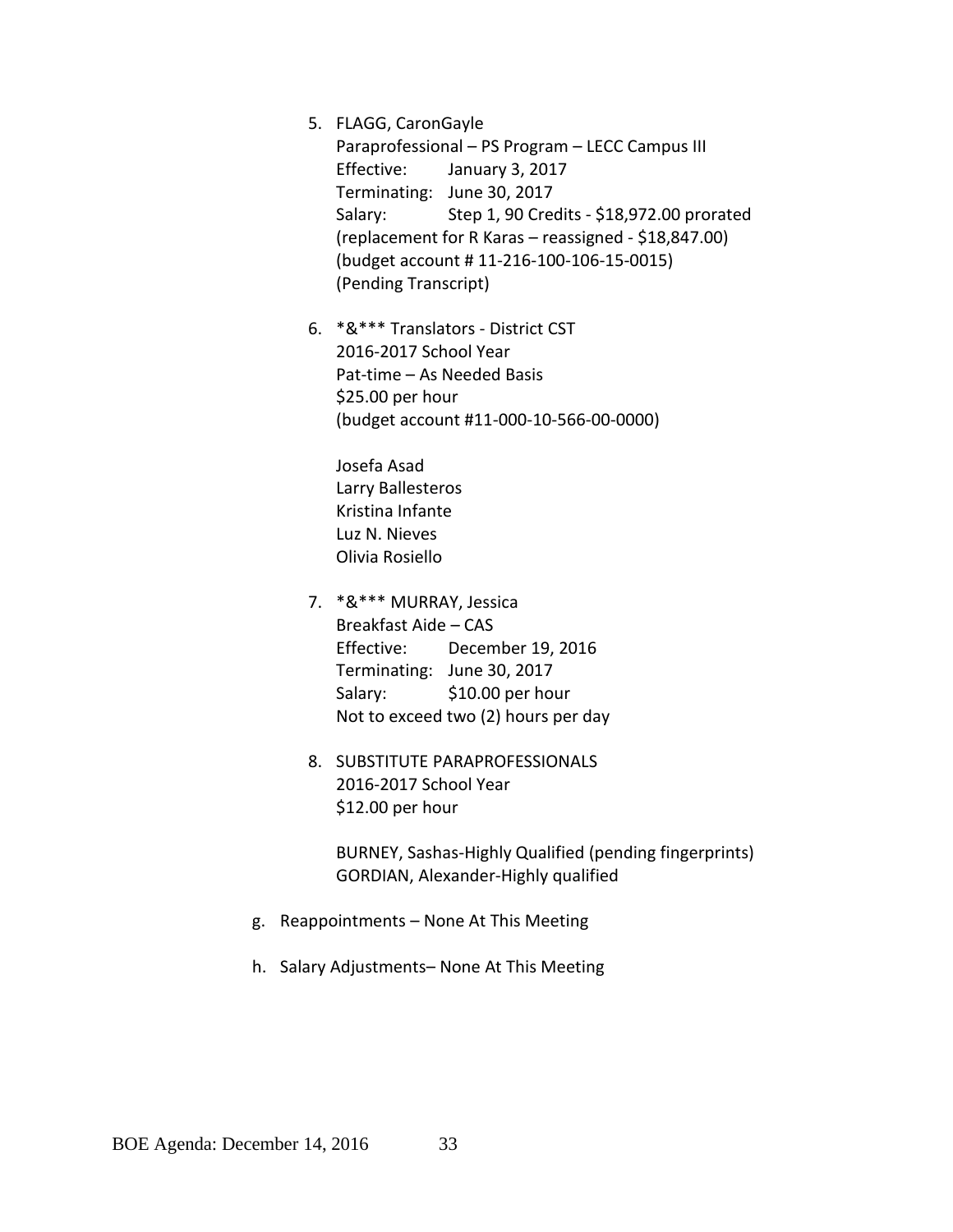i. Stipends

1. FAONE, Ana SEMI Stipend Effective: December 15, 2016 Terminating: March 31, 2017 Stipend: \$2,500.00 (budget account # 11-000-219-104-13-1042)

- 2. BAILLIE, Ann SEMI Stipend Effective: December 15, 2016 Terminating: March 31, 2017 Stipend: \$2,500.00 (budget account # 11-000-219-104-13-1042)
- 3. Co-Curriculum Stipend Positions CAS January 1, 2017 through June 30, 2017 per LEA contract Schedule G. Account #15-401-100-100-06-0006

| <b>Teacher</b> | <b>Position</b> | <b>Stipend</b> |
|----------------|-----------------|----------------|
| Noemi Mendez   | Stockroom Clerk | \$209.75       |

(To replace Bonnie Sturm originally approved on July 21, 2016)

- j. Miscellaneous None At This Meeting
- \* Appointment subject to approval of Criminal History background check by State Department of Education, as per NJSA 18A:6-7-1, et. seq., NJSA 18A:39-17 et. seq., or NJSA 18A:6-4.13 et seq., as applicable.
- \*\* As required by law and code, this Emergent Employee Resolution, upon motion duly made, seconded and carried, it was RESOLVED that this person be employed by the Board of Education of the Lakewood Public School District in the County of Ocean on an emergent basis.
- \*\*\* This position does not include the following: Medical Coverage **Personal Days** Dental Coverage **Professional Days** Prescriptions **Vacation Days** Optical Coverage Sick Days Reimbursement for Credits
- XII. OLD BUSINESS

BOE Agenda: December 14, 2016 34